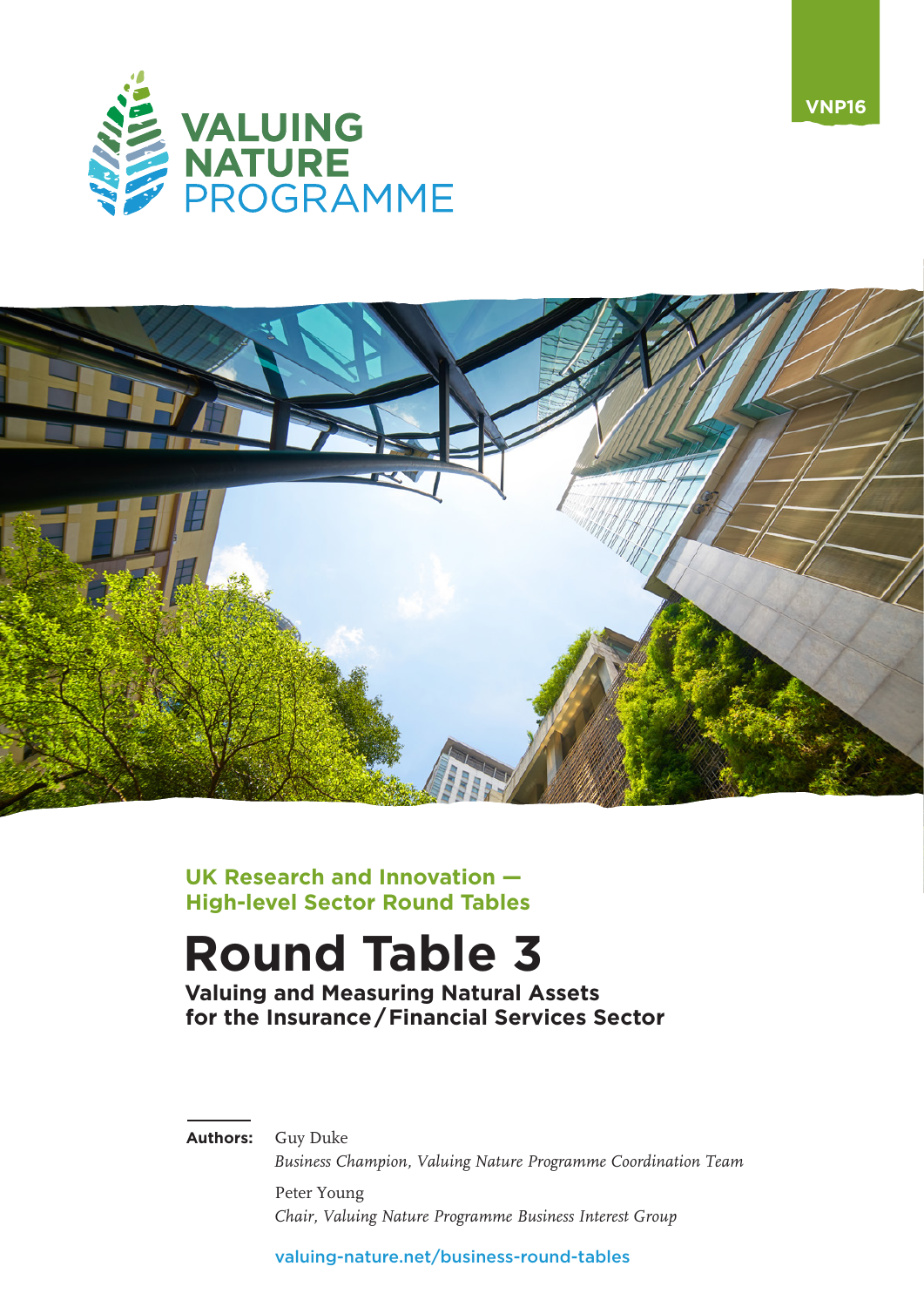#### **UK Research and Innovation — High-level Sector Round Tables**

## **Round Table 3**

**Valuing and Measuring Natural Assets for the Insurance/Financial Services Sector**

*Suggested citation:* Duke, G. and Young, P. (eds) (20ı9) *Valuing and Measuring Natural Assets for the Insurance/Financial Services Sector.* UK Research and Innovation High-level Sector Round Tables – Round Table 3, ı7 January 20ı9. Valuing Nature Programme, CEH, Wallingford.

The text is available under the Creative Commons Attribution-ShareAlike 4.0 International License (CC BY-SA 4.0)

## **Contents**

|      | <b>Executive summary</b> 3         |                                 |  |  |
|------|------------------------------------|---------------------------------|--|--|
| 1.   |                                    |                                 |  |  |
|      | 1.1                                | Objective and expected outcomes |  |  |
|      | 1.2                                |                                 |  |  |
| $2-$ |                                    | Overview of current activity  8 |  |  |
| 3.   | Knowledge gaps/R&I needs  23       |                                 |  |  |
| 4.   |                                    |                                 |  |  |
|      | Annex 1 – List of participants  28 |                                 |  |  |

This paper presents the objectives and captures key points made during the Round Table.

The Round Table followed Chatham House rules for the discussion of research an innovation (R&I) needs, thus comments and opinions in Section 3 are not attributed to specific participants.

Annex 1 provides a list of participants.

The following RT3 papers are separately available:

**• RT3 01: Background Paper.** This paper outlines the objectives, the expected output and longer-term outcomes of the Round Table. It also provides brief context for the Round Table, including an overview of the relevance of, and drivers for, measuring and valuing nature for the insurance/financial services sector, some examples of current activity, and direction of travel.

**• RT3 02: Overview of relevant UKRI funding instruments/ programmes for research and innovation.** This paper outlines why the Research Councils engage with business, policy-makers and wider society, why NERC is investing in this Round Table, and provides an overview of existing mechanisms to support academic-policy-business collaboration.

**• RT3 03: Relevant Research and Knowledge Exchange.**

This paper provides an overview and specific relevant examples of (predominantly NERC-funded) research and innovation output relating to measuring and valuing natural assets with potential relevance for insurance/financial services.

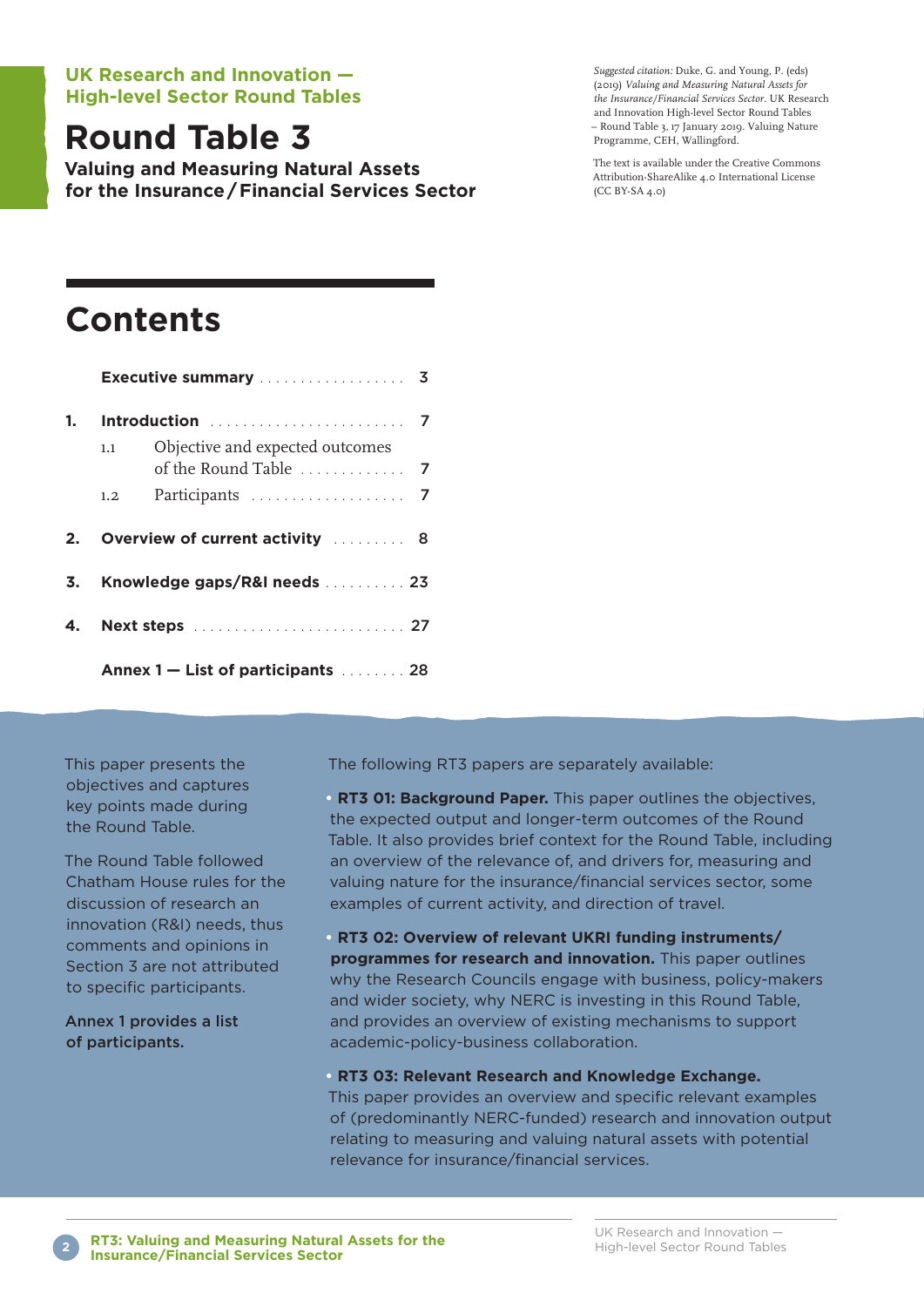## **Executive summary**

The objective of the Round Table was to identify the research and innovation (R&I) needs and priorities of businesses and policy-makers in the insurance/financial services sector related to measuring and valuing natural assets, so that current and future research has enhanced utility for the sector.

**The Round Table considered:** current activity to measure and value nature in the sector, drivers for this activity, and barriers and challenges to expansion of activity; the extent to which knowledge needs may be supported by existing output from R&I (e.g. data, tools, methods, models) and how uptake of this output may be accelerated; and what further R&I investment may be needed to support the sector in measuring and valuing nature. Finally, it considered what role the Natural Environment Research Council (NERC) and other funders within UK Research & Innovation (UKRI) or beyond, may have in supporting that.

#### **The Round Table revealed somewhat limited**

**activity** for measuring and valuing natural assets (the term incorporates the concepts of natural capital, ecosystem services and biodiversity) across the insurance/financial services sector, including by banks and institutional investors, insurance companies, insurance brokerage and advisor companies, benchmarking agencies, innovators and asset owners, trade bodies, finance sector think-tanks and consultancies. This activity included:

• Larger multinational banks and institutional investors (e.g. HSBC, UBS) have for some time applied the International Finance Corporation (IFC) Performance Standard 6 (PS6) on biodiversity conservation and sustainable management of living resources;

- Investors are increasingly addressing sustainability in asset management, wealth management, investment and retail banking, e.g. adopting the UN Principles for Responsible Investment;
- Investors are mobilising the bond market for resilience in forestry, agriculture and fisheries;
- The European Investment Bank and others are working to develop and pilot blended finance instruments that de-risk investments in natural assets;
- Collaboratives, such as the Natural Capital Coalition and the Coalition for Private Investment for Conservation, have respectively developed guidance for the sector on natural capital assessment, and blueprints for bankable projects.
- At a local level, some areas are developing natural capital investment plans (e.g. Surrey Nature Partnership)
- Benchmarking, analytics and data providers (e.g. FTSE Russell, S&P Trucost) are developing data sets and tools to assess natural capital (e.g. to support EP&L accounts), and working to identify 'stranded assets' in relation to water and land use.
- Think tanks such as CISL are exploring impacts of specific declines in natural assets (e.g. pollination) on financial markets, and linking the issues of water, deforestation, biodiversity, etc. with a view to addressing climate change adaptation in investment.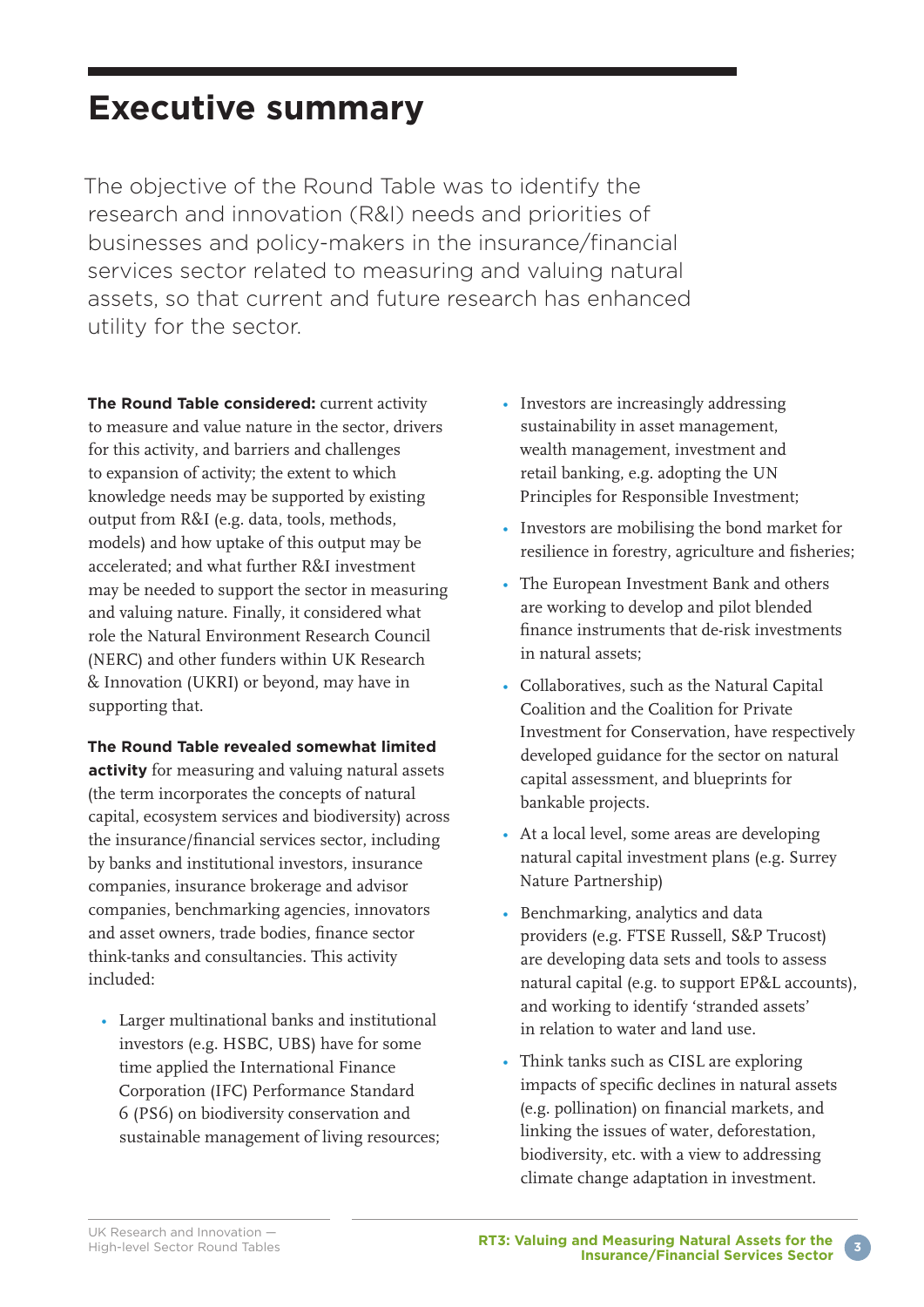• Insurers (e.g. Willis Towers Watson) are beginning to consider whether risk assessment methods may be applied for impact investment.

There was general consensus that the direction of travel was towards greater attention from the insurance/financial services sector to the measurement and valuation of natural assets and the integration of natural asset considerations in decision-making, but that this is way behind consideration of climate related issues.

### *Key drivers for this activity include:*

- Financial reporting requirements (e.g. Task Force on Climate-related Financial Disclosures).
- Environmental, Social and Governance (ESG) decision-making requirements.
- Global sustainability targets (e.g. Sustainable Development Goals) with an increasing emphasis on resilience.
- UK Government policy, e.g. plans for post-Brexit agricultural payments for 'public goods' including natural capital, plans to develop new markets for environmental public goods.
- Growing client demand, e.g. from farmers, wealthy investors (notably from female and younger clients).
- The need to provide transparency to clients in background for investments and reporting.

### *Barriers/challenges include:*

- **Data issues** including: understanding what data is required; data availability; data quality; data format and compatibility with existing financial systems; appropriate granularity of data; scaling data from local to portfolio to global; data interpretation; limited resources for longer-term monitoring and datasets; and the challenge of verifying impact without costly ground-truthing.
- **Issues relating to metrics and tools,** including: the complexity of biodiversity and the related challenge to develop simple metrics; the absence of ideal metrics and the need for proxies; difficulties in applying methods and tools across differing scales from asset level to corporate to investment portfolio; difficulties in comparing risk and impact between assets and companies and investment portfolios given the geo-specific nature of natural capital; the plethora of valuation techniques, tools and metrics and questions around their credibility.
- **Market issues,** including: demonstrating a return on investment in natural assets; absence of markets for natural assets; demonstrating materiality of biodiversity and natural capital in investment.
- **Issues related to knowledge exchange, training,** including; limited UKRI funding available for co-creation of research by business and academia; limited training in hard, technical and numerical skills in doctoral training programmes; shortage of skills, knowledge and interfaces across the project pipeline from proponents to investors; absence of an accepted vocabulary relating to biodiversity and natural capital for the insurance/financial services sector.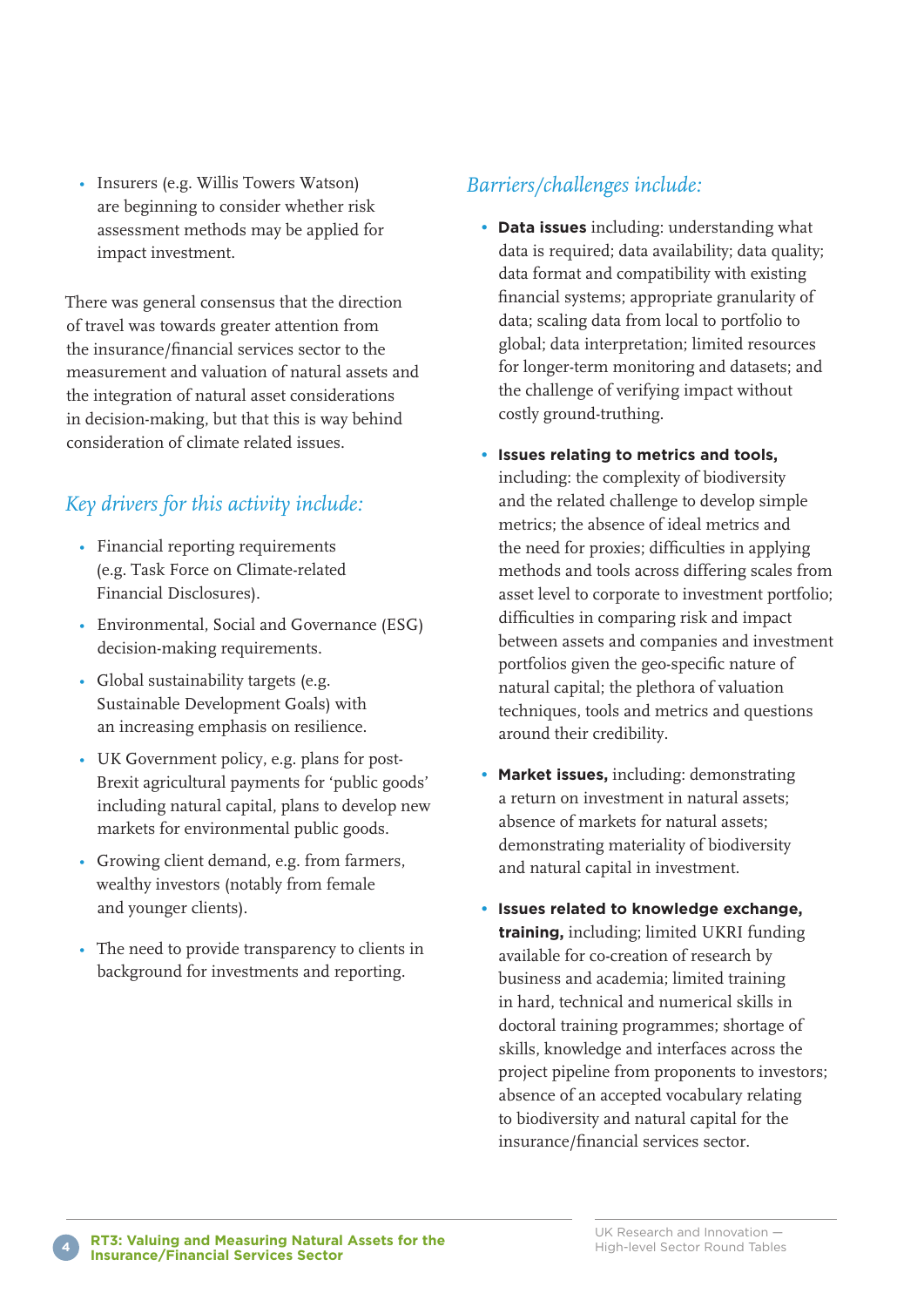#### *Research and innovation needs include:*

- **New Knowledge** including: foresight work on natural assets and materiality; linking risk assessment with impact assessment; exploring the intersection between physical risk and transition risk; identifying stranded assets related to natural capital; developing a more conducive regulatory framework to drive consideration of natural assets in insurance and investment decisions.
- **Data,** including: assessing ideal data needs, the extent to which these are met by existing monitoring and datasets and to what extent new monitoring and datasets are required; developing data across spatial scales (local, regional, national, global); enhancing transparency on data quality; enhancing investment in long-term monitoring of natural assets; assessing the role that can be played by earth observation in supplying relevant data and data products; developing a global map of the geo-location of the real economy; re-purposing relevant data from research and compliance monitoring to inform financial decision-making; bringing to bear quality data from NGOs and volunteer networks; clarifying the roles of the various players in gathering, interpretation and use of data on natural assets; and enhancing date accessibility.
- **Models, frameworks, tools, metrics** including: providing steer through the plethora of tools and metrics emerging in relation to natural capital assessment and accounting; and developing algorithms and statistical techniques to interpret key datasets in support of financial decisions.
- **New technologies,** including identifying what further technological development in satellite imagery may be required to improve data on natural assets.

**• Enhanced collaboration, knowledge exchange, training** including: developing a road-map for R&I in support of accelerating uptake of natural assets by the insurance/ financial services sector; increasing UKRI investment in co-creation of R&I on natural assets, involving collaboration between academia and the insurance/financial services sector; facilitating knowledge exchange across the insurance/financial services sector and with academia; requiring researchers to produce a short financefriendly summary of each relevant research report; brokering interaction across academia, project proponents and investors to build the pipeline of investable projects; developing a lexicon for communicating on natural assets; and developing PhD programmes that train academics to engage with the insurance/ financial services sector on natural assets.

Different players in the insurance/financial services sector will have different roles to play in further defining the barriers and the R&I needs to overcome these, but partnership working will be vital. NERC/UKRI are keen to continue the conversation about what is needed for the sector to deliver better outcomes for natural assets, what role academic data/research and public funding for innovation can have in supporting that, and who are the key players and key initiatives that are leading the way and can help NERC/UKRI define its role.

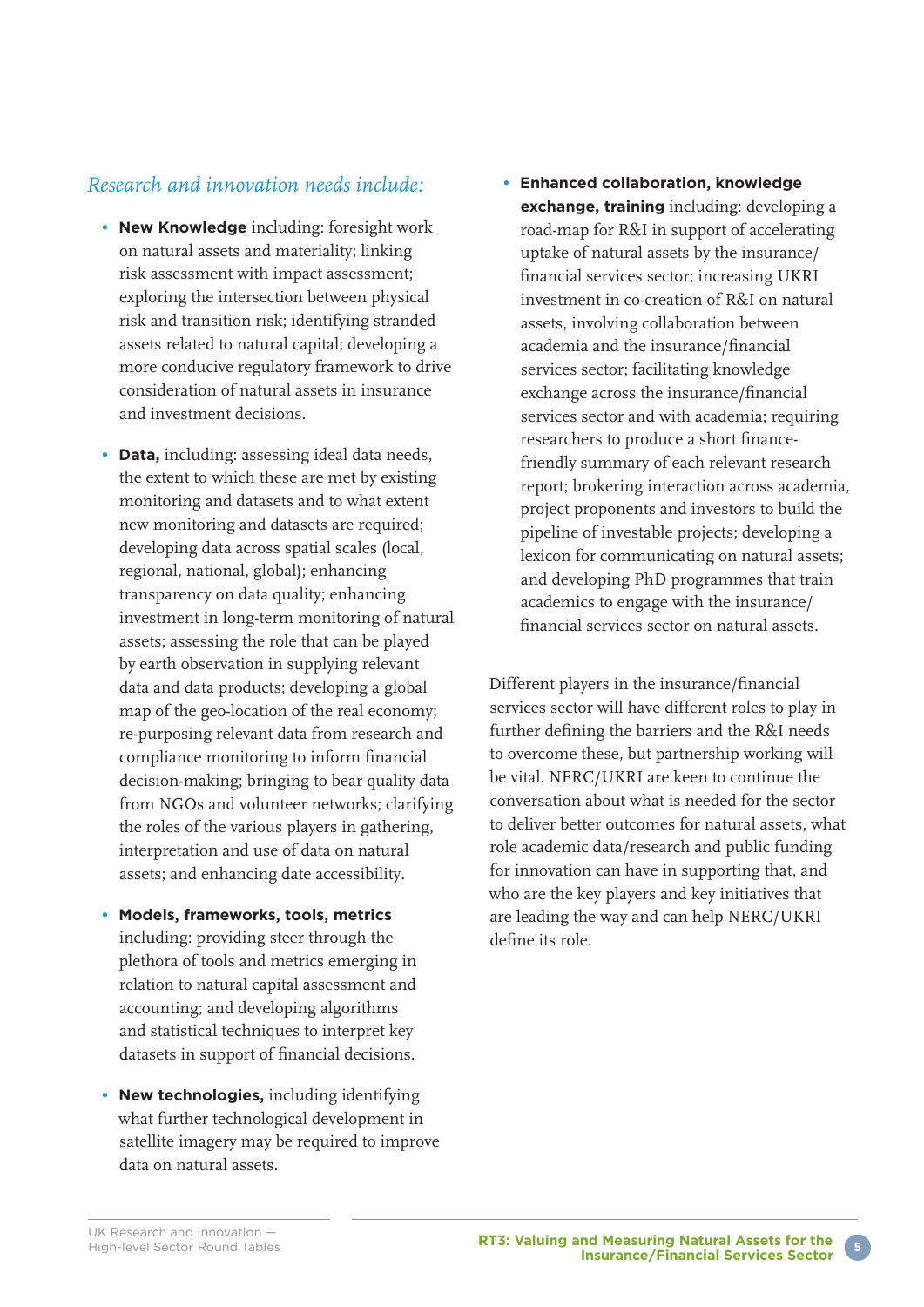#### *Next Steps*

The Valuing Nature Programme ran two other sector Round Tables for NERC: RTı (June 20ı8) addressed the infrastructure sector and RT2 (Nov 20ı8) addressed the land management sector. There is a good deal of common ground in terms of research and innovation needs across these three sectors.

The findings from all three Round Tables will be analysed with a view to identifying this common ground (as well as differences), and where there may be greatest opportunity for academia to contribute to business (and policy) in the realm of measuring and valuing nature. This analysis will be shared in due course with participants of all three Round Tables to obtain feedback and will subsequently be published in an options and analysis paper in 20ı9.

A longer-term view is towards the co-creation, with business and policy-makers, of a future research and innovation agenda related to measuring and valuing natural assets. This would involve further activity, such as a possible cross sector workshop bringing together the sectors involved in Round Tables 1, 2 and 3.

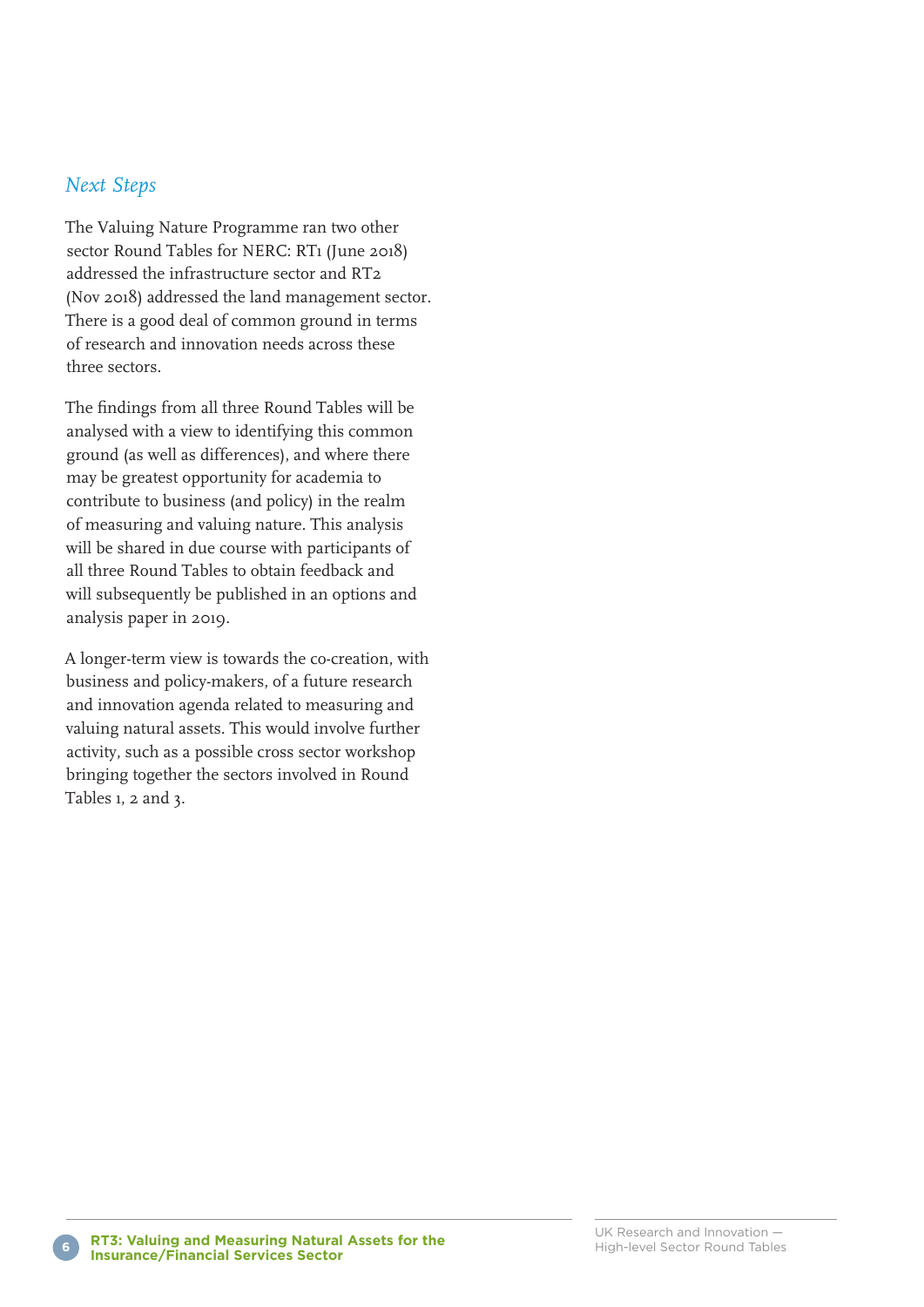## **1. Introduction**

### **1.1 Objective and expected outcomes of the Round Table**

**The objective** of the Round Table was to identify the research and innovation (R&I) needs and priorities of businesses in the insurance/financial services sector, related to measuring and valuing natural assets, so that current and future research has enhanced utility for the sector.

**Expected outcomes** include: (a) better integration of nature in insurance and investment decisions; (b) knowledge needs and priorities identified by the sector influence R&I funding.

#### *The Round Table considered:*

- **current activity to measure and value nature in the sector,** the direction of travel in this respect, and the related knowledge needs;
- **the extent to which these knowledge needs may be supported by existing output from university-based R&I** (e.g. data, tools, methods, models) and **how uptake of this output may be accelerated** (e.g. through collaborative working between the research and business communities, filling knowledge gaps); and
- **what further R&I investment may be needed** to support the sector in measuring and valuing nature, and **what role the Natural Environment Research Council (NERC), or other funders, may have** in supporting that.

This was the third in a series of Round Tables commissioned by NERC<sup>1</sup> and delivered by the Valuing Nature Programme<sup>2</sup>; RT1 addressed the infrastructure sector (June 20ı8), and RT2 (November 20ı8) addressed the land management sector.

NERC, as part of UK Research & Innovation (UKRI) are interested in stimulating **benefit to the UK economy from publicly funded UK environmental research,** by enabling business and policy-makers to access the latest research. The Round Tables therefore focus on involving businesses with significant operations in the UK (not necessarily UK-owned), but may also consider how these businesses are integrating natural capital in their business decision-making internationally.

### **1.2 Participants**

The Round Table brought together representatives *(see List of Participants, Annex 1)* from across the insurance/financial services sector, including:

- wealth managers,
- banks and institutional investors,
- insurance brokerage and advisors,
- benchmarking agencies,
- innovators and asset owners,
- trade bodies
- finance sector think tanks and consultancies.

2 <http://valuing-nature.net>



ı <https://nerc.ukri.org/innovation>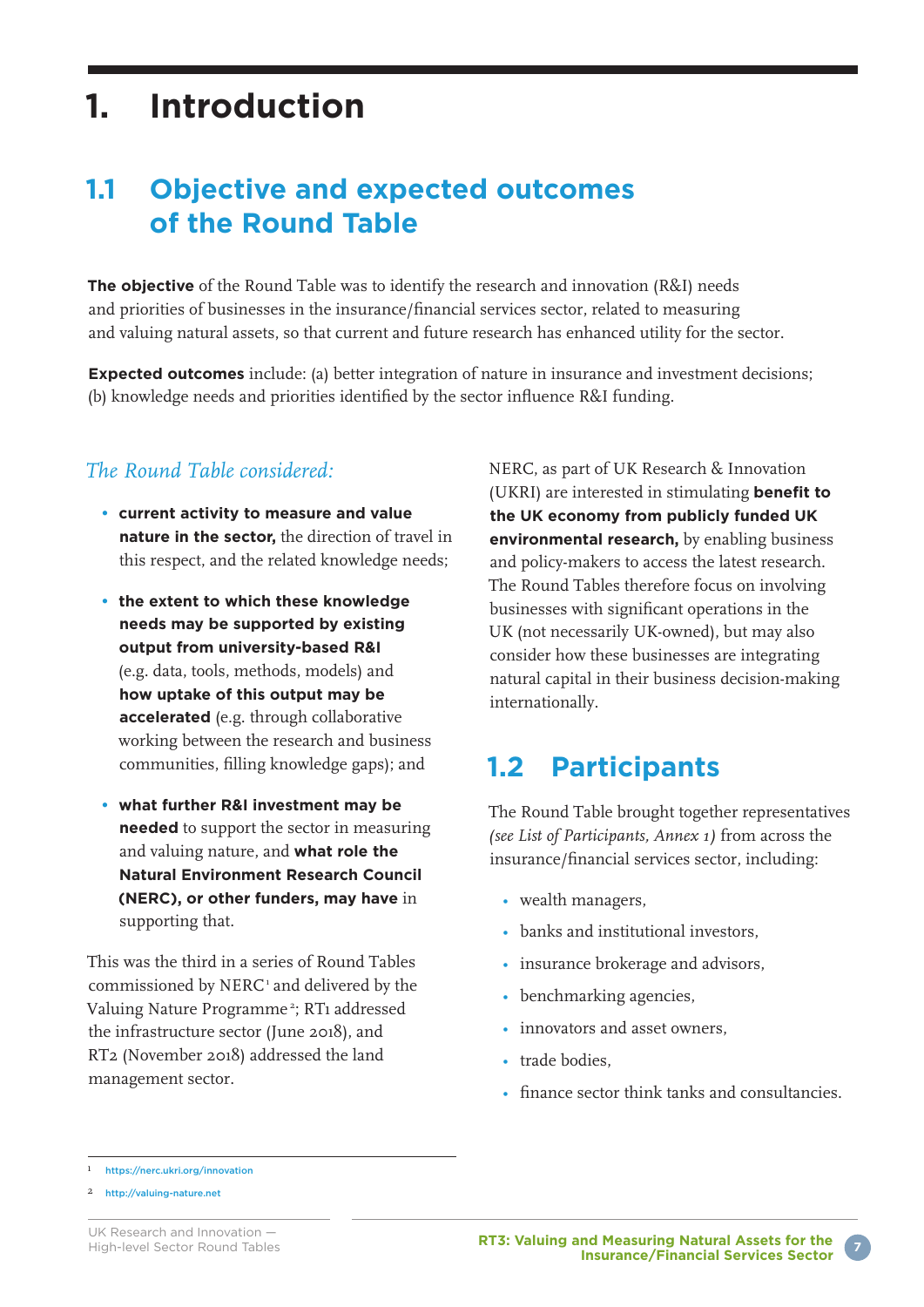## **2. Overview of current activity**

Participants recognised the area of measuring and valuing natural assets was a fast developing one, and noted it is difficult to be fully aware of current work. Each organisation was therefore asked to first address the following questions to set the context for subsequent discussion:

- *What is your organisation currently doing in relation to measuring and valuing natural assets? What are you aware others are doing?*
- *• What is your organisation's future ambition in this regard?*
- *• What are the drivers for this?*
- *• What are the enablers and barriers?*

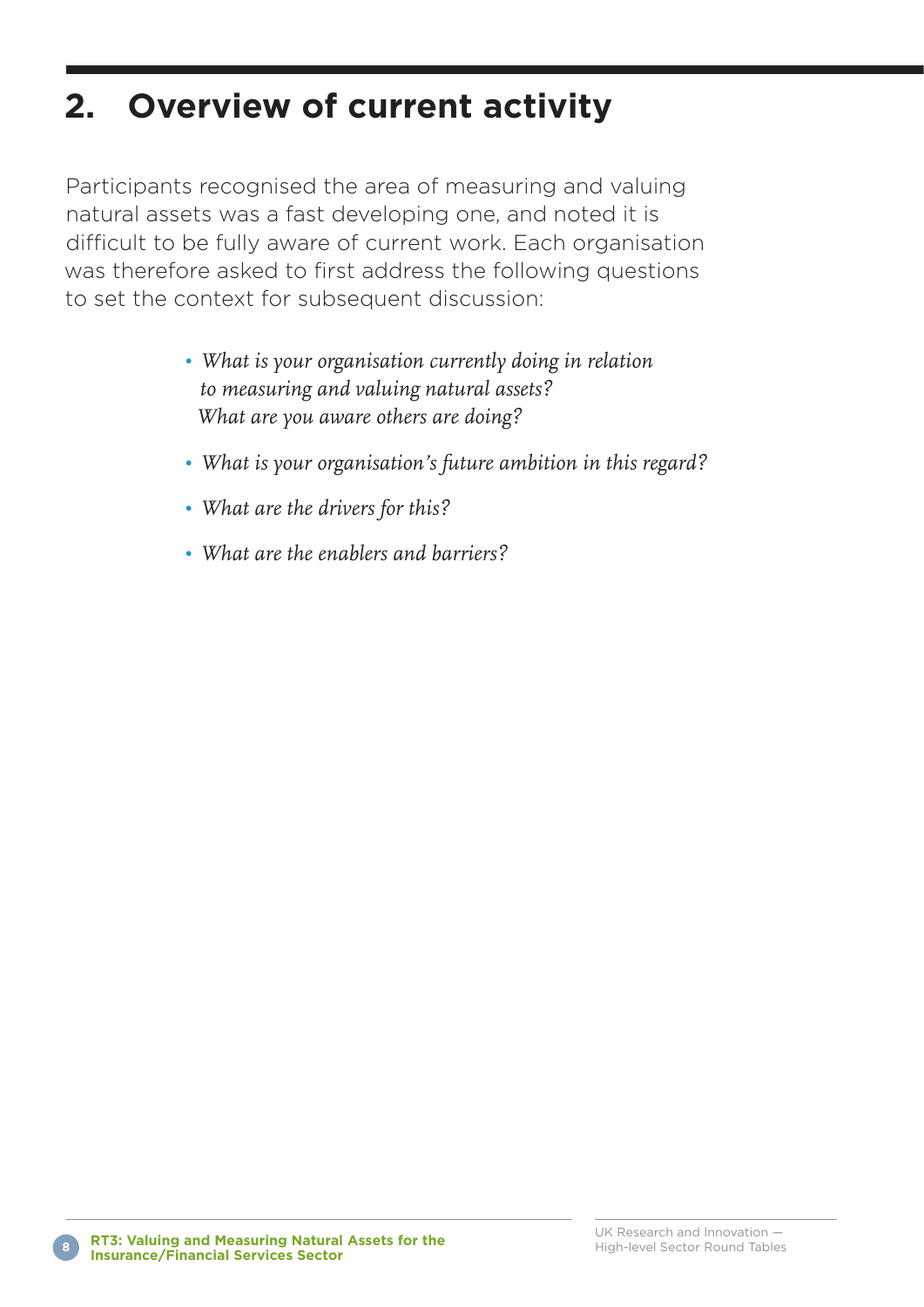### UBS

#### **Current activity/direction of travel**

UBS is an institution based in Switzerland, but with fully global operations. There are huge discrepancies in how different regions and nations address the issue of valuing natural assets. UBS requires methods that can be applied worldwide, and data that is available worldwide. UBS operations consist of different divisions: asset management, wealth management, investment banking, retail banking. These divisions have differing client bases such as institutional investors (e.g. pension funds, insurance companies), high net worth individuals and retail clients. UBS is also a lender, but the primary focus is investment. The attention spans of investors can be short — UBS needs to provide investors with simple information/statements/measures about what difference an investment will make, e.g. to Carbon emissions or water quality. UBS has four teams looking at sustainability across the business, including at a UBS level related to corporate responsibilities. UBS works with universities, usually approaching them on a specific topic making a one-off business case for the research work. UBS does not normally ask for datasets.

#### **Drivers**

- Providing transparency to clients including relevant background and reporting — in an easily digestible format. Second and third parties assist in this process.
- Differing investors have differing drivers. UBS has experienced a growing interest in sustainable investing, particularly from younger and female clients. Some may be interested in particular issues, e.g. water, carbon, rather than sustainability in general.

#### **Barriers/limitations/challenges**

- Sustainability assessment methods must work across the business and provide information on a global scale.
- Any new data must work within the existing bank data system. Banking systems are extremely expensive to adjust to incorporate new data; it is a complicated process that takes a long time. A business case is required to understand the benefit (will it open up any new business areas?) and longevity of any change.

#### **Reports/tools used**

• Intermediaries are key to transform data into a form that is usable by banks and hold liability for the datasets (e.g. **[MSCI](https://www.msci.com/)** who provide indices and analytics).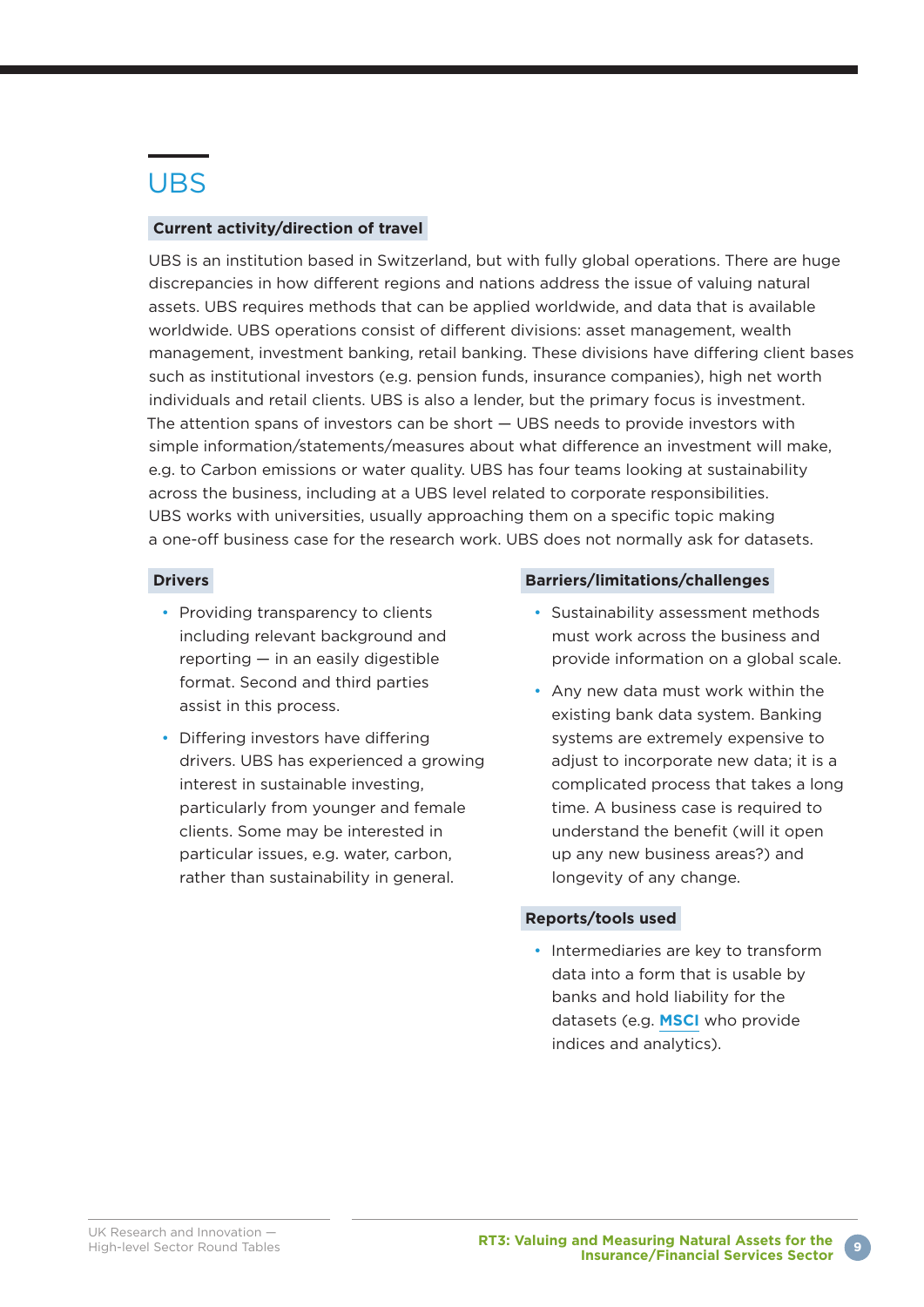### WILLIS TOWERS WATSON (WTW)

#### **Current activity/direction of travel**

WTW is re-insurance broker. WTW has a global perspective, writing re-insurance globally. WTW are also institutional investors. WTW has put 25—30 years of investment into natural hazard research and modelling. This has delivered datasets and models that are used by WTW and clients to inform underwriters and disaster risk reduction efforts.

Climate risk, biodiversity and natural capital are deeply connected but are not well linked by the insurance industry in practice. Risks associated with natural capital depletion are 'behind' climate risks in terms of prominence with and understanding by corporates and investors.

There are two sides to the business balance sheet — assets and liabilities. These two sides are not well linked when it comes to considering natural assets. Investment in natural assets can reduce liabilities in terms of losses. Natural hazard risk modelling is used widely to inform insurance underwriting decisions — the focus being on the liabilities side of the balance sheet — what is at risk? But such modelling is not used to inform investment management. There may be opportunities to use risk management methods across the business, and to consider better the risk associated with degradation of natural assets and the 'resilience dividend' from investment in natural assets.

Natural capital and ecosystem services are largely public goods — who pays to maintain them? WTW are working with University of York (through a **[grant](http://gotw.nerc.ac.uk/list_full.asp?pcode=NE%2FR014329%2F1)** funded under the NERC-DFID and ESRC "Building resilience to natural disasters using financial instruments" programme) to assess the role of coral reefs in alleviating coastal flooding from cyclones and related storm surges and consider how to insure the coral reef ecosystem itself — for example by developing an insurance product for fishermen whose livelihoods depend on the reef and investing part of the proceeds in reef conservation. This requires understanding of complex ecosystem dynamics including tipping points, and understanding the needs of clients and producing a meaningful set of metrics for that audience.

#### **Barriers/limitations/challenges**

- Challenge: understanding complex ecosystem dynamics.
- Challenge: creating insurance products that help to protect/ restore ecosystems.

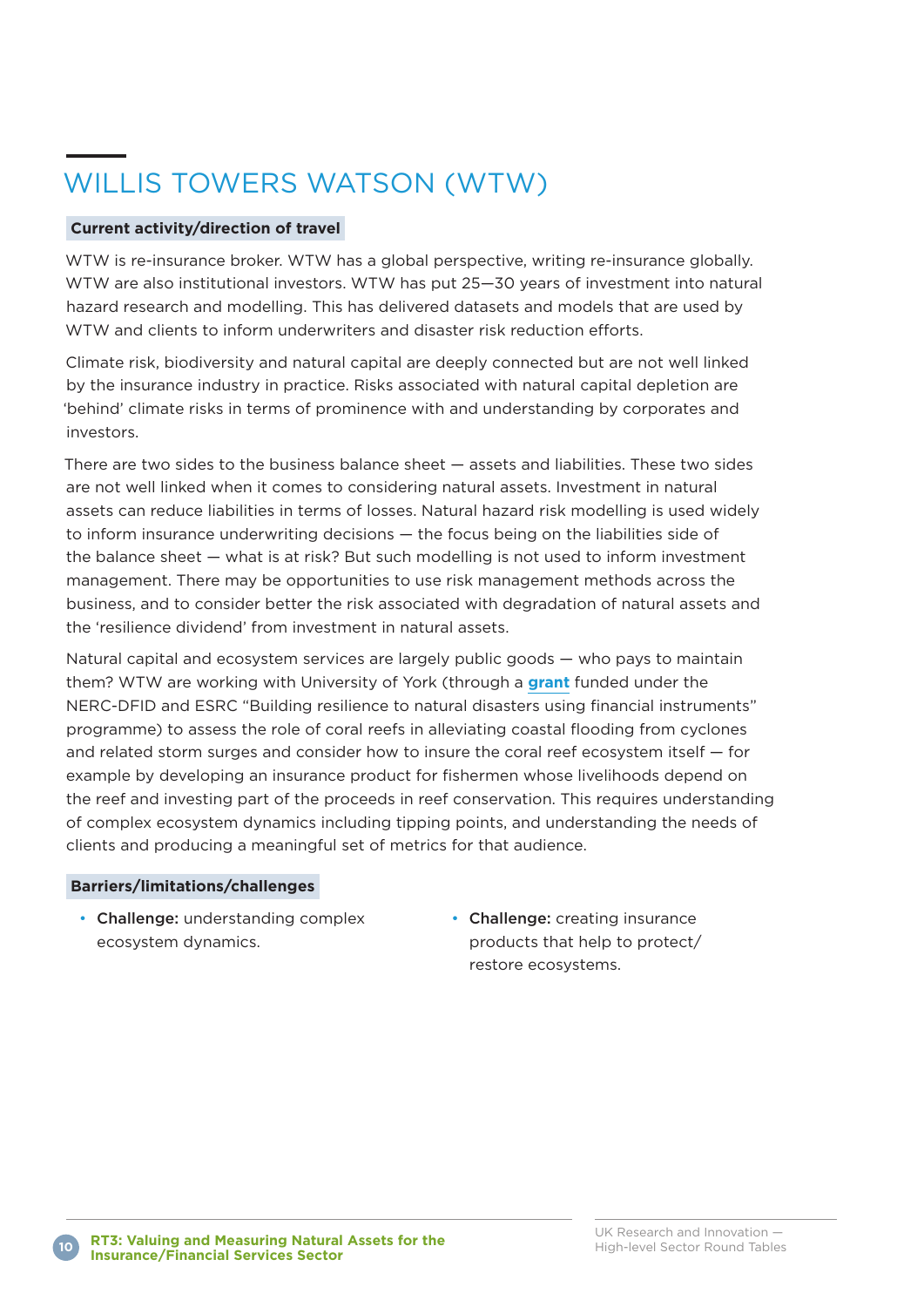### SPAINS HALL ESTATE

#### **Current activity/direction of travel**

Spains Hall Estate is an agri-business in Essex, managed in a sustainable way. The Estate is piloting various environmental management techniques using natural processes such as introduction of beavers for flood management.

#### **Drivers**

• The Estate is interested in the longerterm and the 'so what?' question what impact are we having on regions/ societies?

#### **Barriers/limitations/challenges**

- Challenge: There is a huge array of valuation techniques — it's hard to know which tools to use and which are appropriate. Which tools should you use for what?
- Challenge: There is a challenge working with metrics for measuring impact at the micro scale (field level) and aggregating up to global scale. A lot of available metrics have only a UK or regional focus — how can we develop tools that investors can rely on to work at different scales: local, national, global?

#### **Reports/tools used**

• The Estate relies on third parties to provide insight on data and translate data into useable tools.

### CLIMATE BONDS INITIATIVE (CBI)

#### **Current activity/direction of travel**

CBI works to mobilise the bond market for climate change solutions, in particular for the resilience of forestry, agriculture and fisheries. CBI provides guidance to both investors and those seeking finance.

#### **Barriers/limitations/challenges**

- Challenge: Ideal metrics, for example actual GHG emissions, are not available, so there is a need for proxies, such as land use change or forestry data. This then requires a huge communication effort to both investments and investors, to describe how and why the proxy is appropriate.
- Challenge: Verification of the environmental performance of bonds is a challenge, given that verification is typically not done on the ground but relies on reporting of metrics. Can satellite data help with this?

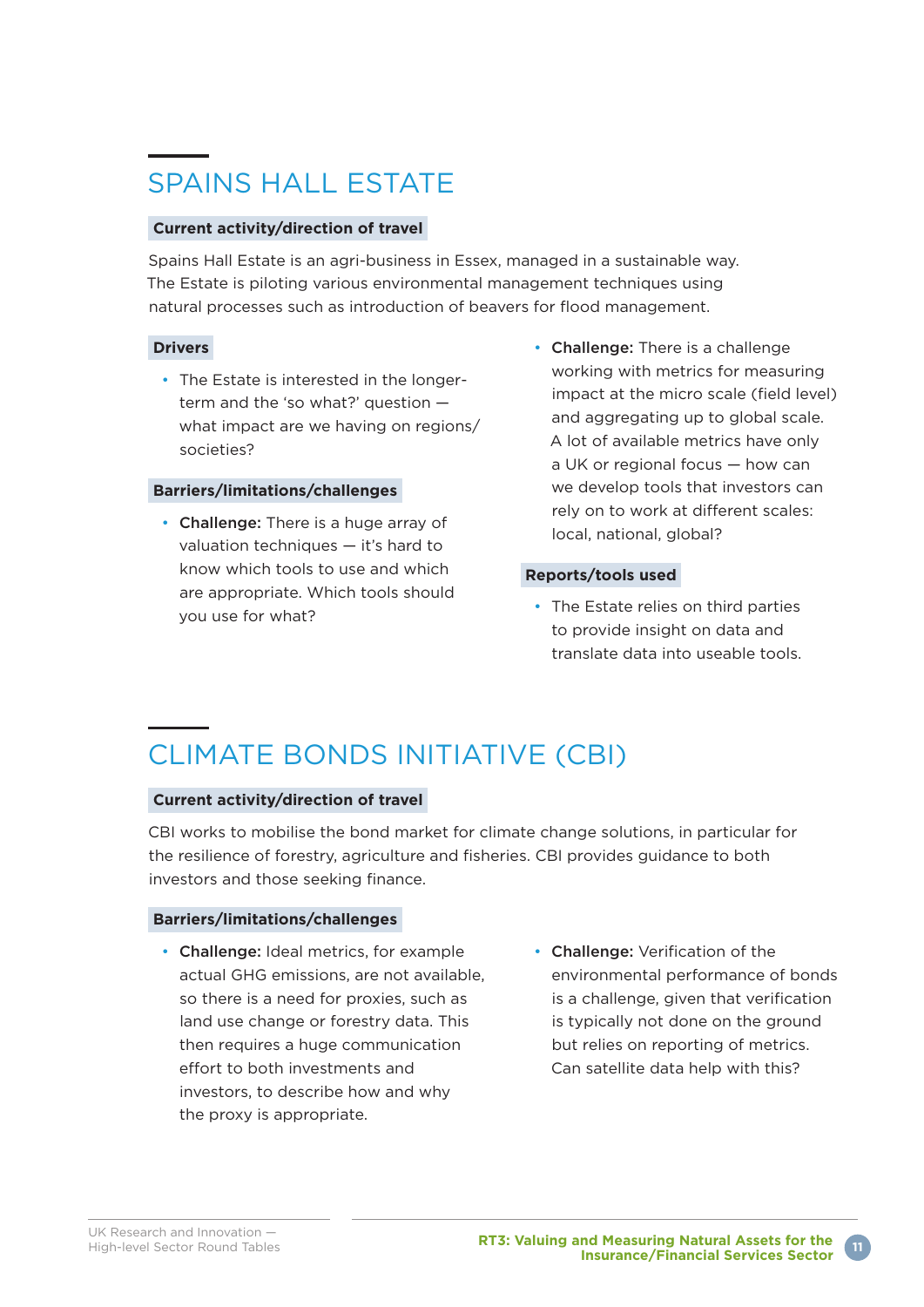### EUROPEAN INVESTMENT BANK (EIB)

#### **Current activity/direction of travel**

The EIB is a multi-lateral development bank primarily financing major projects (e.g. infrastructure) across Europe and worldwide. As a public institution EIB has a different role to commercial banks, in that it is accountable to shareholders and to civil society.

The EIB can require borrowers to apply certain standards, and has more leverage than private investors in this regard. Like all multi-lateral banks, the EIB adheres to the International Finance Corporation (IFC) Performance Standard 6 on **['Biodiversity](https://www.ifc.org/wps/wcm/connect/topics_ext_content/ifc_external_corporate_site/sustainability-at-ifc/policies-standards/performance-standards/ps6) [Conservation and Sustainable Management of Living Natural Resources'](https://www.ifc.org/wps/wcm/connect/topics_ext_content/ifc_external_corporate_site/sustainability-at-ifc/policies-standards/performance-standards/ps6)**.

EIB are working with **[WAVES](https://www.wavespartnership.org/en)**, Eurostat and the European Environment Agency to look at how to bring national-level Natural Ecosystem Assessments down to project level. Current methodologies don't go down to the level of granularity needed for infrastructure projects. EIB are working with eftec on this.

The EIB sits on the **[Coalition for Private Investment for Conservation \(CPIC\)](http://cpicfinance.com/)** with Credit Suisse, IUCN, Cornell University and The Nature Conservancy. CPIC is working on the enabling conditions to increase investment in conservation.

#### **Barriers/limitations/challenges**

- Challenge: bringing natural capital accounting down to the project level.
- Challenge: a plethora of natural capital valuation methodologies are available and it's hard to know which are the most appropriate. There is a need to determine the credibility of the methodologies and the underlying data.
- Challenge: how to demonstrate a return on investment in biodiversity, how to measure this? There is a need for credible metrics which are easy touse and understandable by investors.
- Barrier: what do you do for data in developing countries — biodiversity data is a particular difficulty.

• Challenge: how can metrics account for context, e.g. how do you assess water use of different businesses, one operating in a water-rich environment but using water inefficiently, with another operating in a water-scarce environment but using water efficiently?

#### **Reports/tools used**

• **[Integrate Biodiversity Assessment](https://www.unep-wcmc.org/resources-and-data/ibat) [Tool \(IBAT\)](https://www.unep-wcmc.org/resources-and-data/ibat)** managed by the World Conservation Monitoring Centre (WCMC) — provides rapid visual screening for critical biodiversity (habitats, species) data on critical habitats.

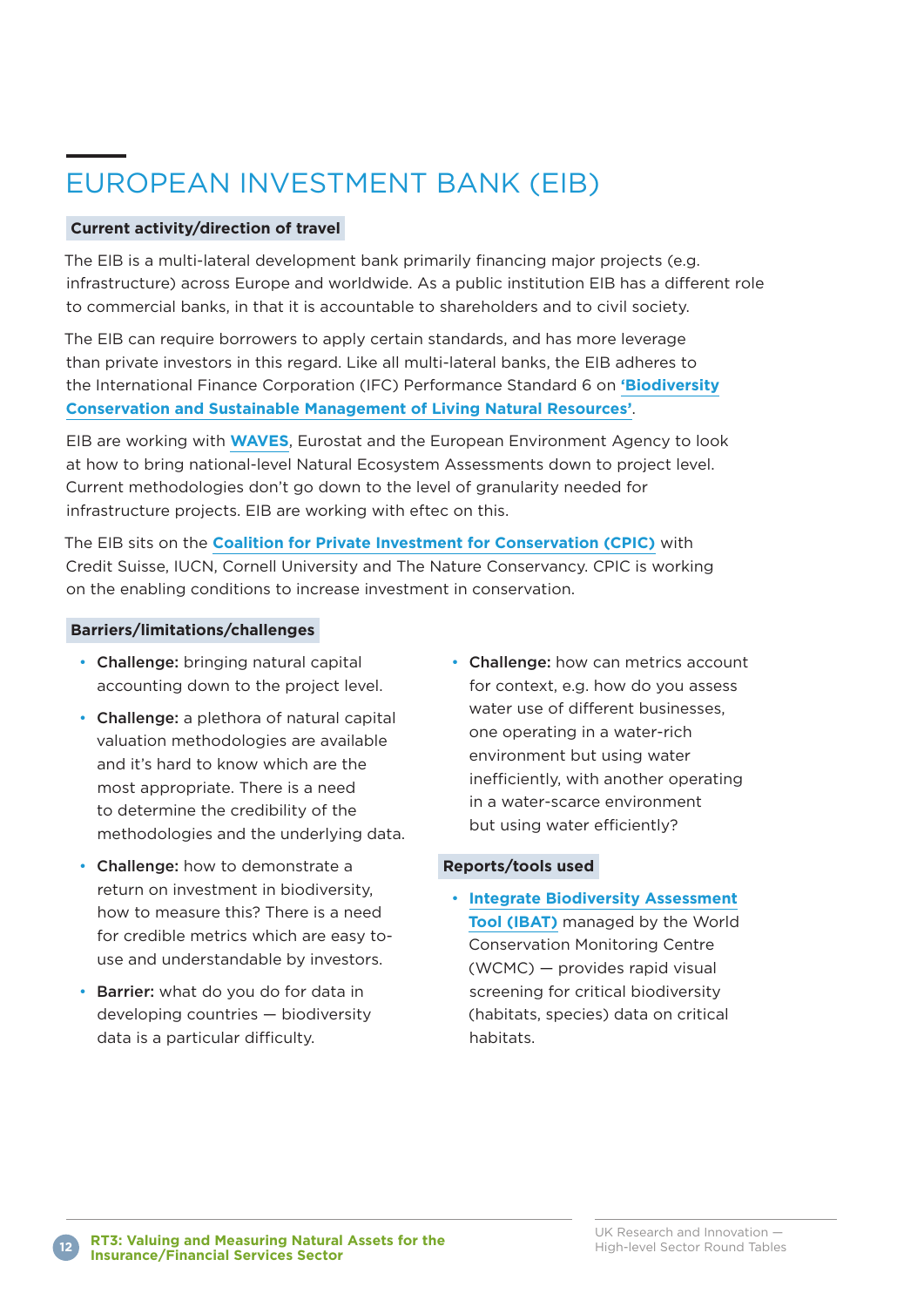### UK SUSTAINABLE INVESTMENT AND FINANCE ASSOCIATION (UKSIF)

#### **Current activity/direction of travel**

UKSIF is a membership organisation for those in the finance industry committed to growing sustainable and responsible finance in the UK. The Financial sector is interested in market risk and investment opportunity. Decisions are based on value and price. Intermediaries (e.g. MSCI, FTSE-Russell) play a key role in providing the data.

UKSIF believes that government can be an important ally in helping to focus investor attention on sustainability, for example by requiring pension funds to report on how they address environmental, social and governance (ESG) factors — but government should not force investors hands on this by specifying how. UKSIF is working with the BSI on a Standard for Green Bonds.

#### **Barriers/limitations/challenges**

• Challenge: developing metrics that offer accuracy, integrity, simplicity and comparability — across sectors and geographies (e.g. to compare the UK food sector with the IT sector in California) — and available at the level of the corporation.

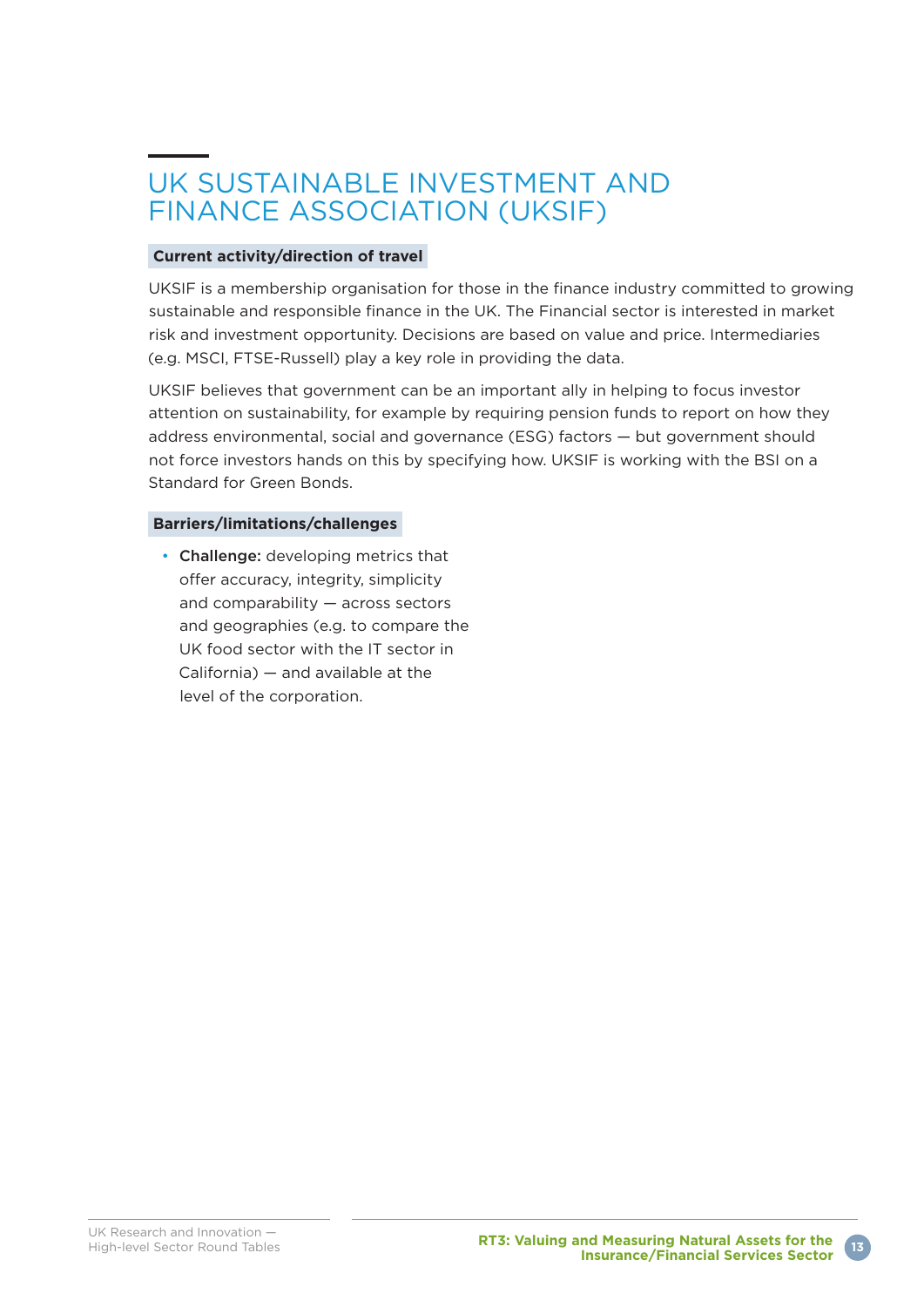## HSBC GLOBAL ASSET MANAGEMENT (HSBC)

#### **Current activity/direction of travel**

Natural capital is the 'poor cousin' of climate. Climate risk is a key frame for thinking about natural assets — in terms of risk and resilience, mitigation and adaptation. Despite this connection, it remains a challenge to raise awareness and attract investor focus — in large part this is because of the difficulty of attaching revenue to natural capital.

For sustainable investment, data is needed at the level of the individual security or individual asset, yet most data are currently reported at company level. Remote sensing geo-spatial data offers a huge opportunity to provide such data, circumventing company reporting. However, data needs to be consistent enough to allow aggregation from individual asset to portfolio level. Impact measurement can provide a suitable entry point for consideration of natural capital.

Impact investing is a useful driver in taking forward impact measurement and should help growth in natural capital investment.

#### **Barriers/limitations/challenges**

- Challenge: attaching revenues to natural assets.
- Challenge: obtaining data at the level of the individual security/asset that can also be aggregated to investment portfolio level.

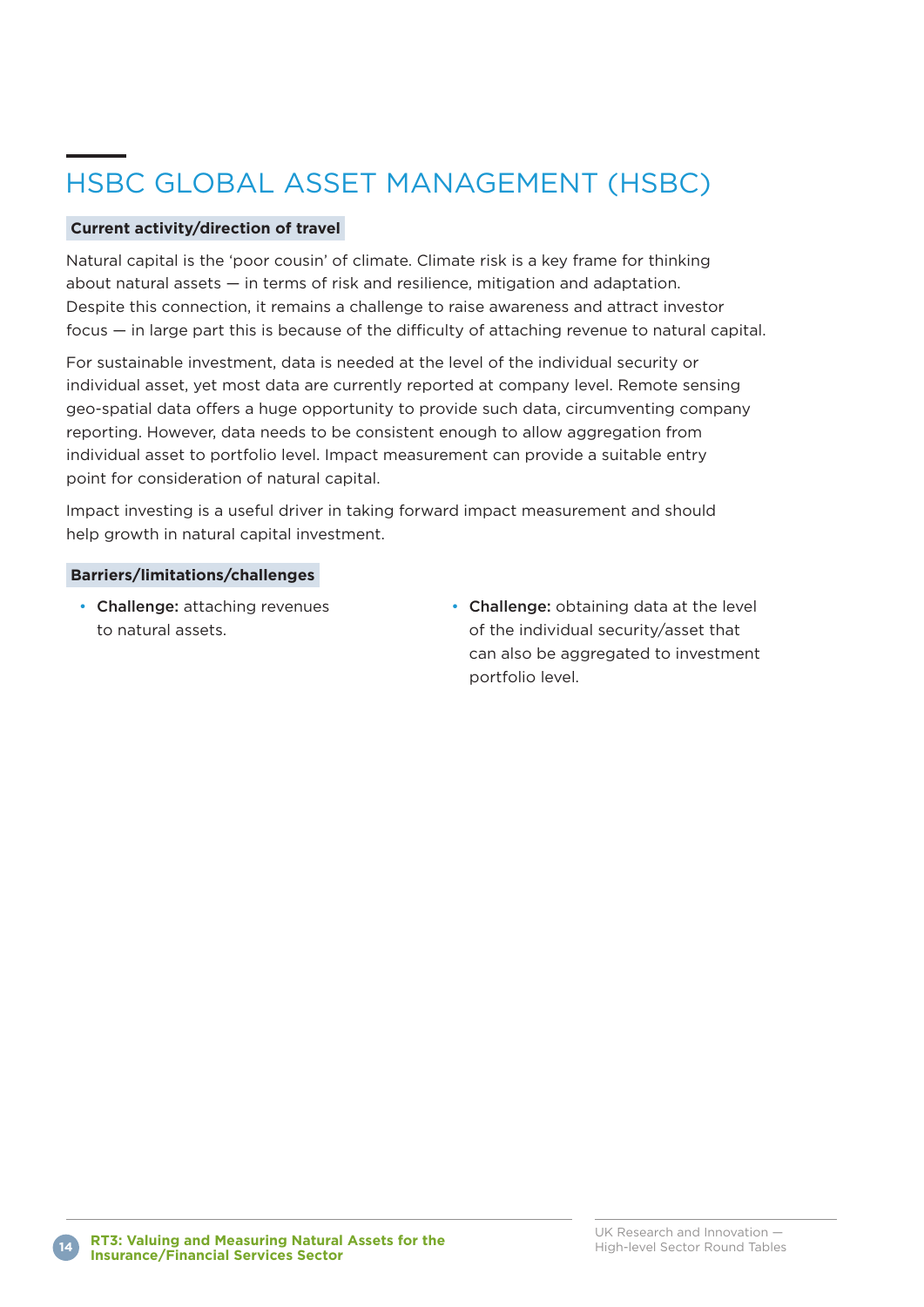## BARCLAYS AGRICULTURE BUSINESS BANKING

#### **Current activity/direction of travel**

In the UK Barclays has a 25% market share in the agriculture sector, which covers 80% of the UK land area, giving it an interest in 20% of UK land and involving 240,000 clients. In providing loans to farmers, Barclays has a longer-term perspective than other parts of the banking sector.

A key challenge is how to put a value on and commoditize natural capital. For example, and increase of soil carbon by 1% across 10% of UK land is valued at £2.5 billion — how can this be made tangible? Can farmers sell carbon credits for increasing soil carbon? And in the same vein, can we put value on quality landscapes?

Barclays also has a green bank, looking at green bonds and green lending. The bank offers a lower interest rate for investments that reduce carbon footprint.

#### **Drivers**

- Working for the good of the industry Barclays has been working with many farming families and communities for several generations.
- Pressure from clients (farmers, NFU) to consider natural capital
- Pressure from Government through increasing emphasis on public goods in agriculture
- Commercial markets (pressures from above)

#### **Barriers/limitations/challenges**

• Challenge: developing markets for natural assets.

### GREEN PURPOSES COMPANY

#### **Current activity/direction of travel**

Green Purposes Company is the 'watch-dog' of the recently privatised Green Investment Bank. The Green Investment Bank has five green purposes to guide sustainable investment: carbon emissions reductions; effective use of resources; biodiversity gain; protecting/ enhancing the natural environment; and a sustainability catch-all. So far, they have concentrated on the first two, where there are good metrics and more mature markets.

#### **Barriers/limitations/challenges**

• Challenge: data on biodiversity, the natural environment and overall sustainability.

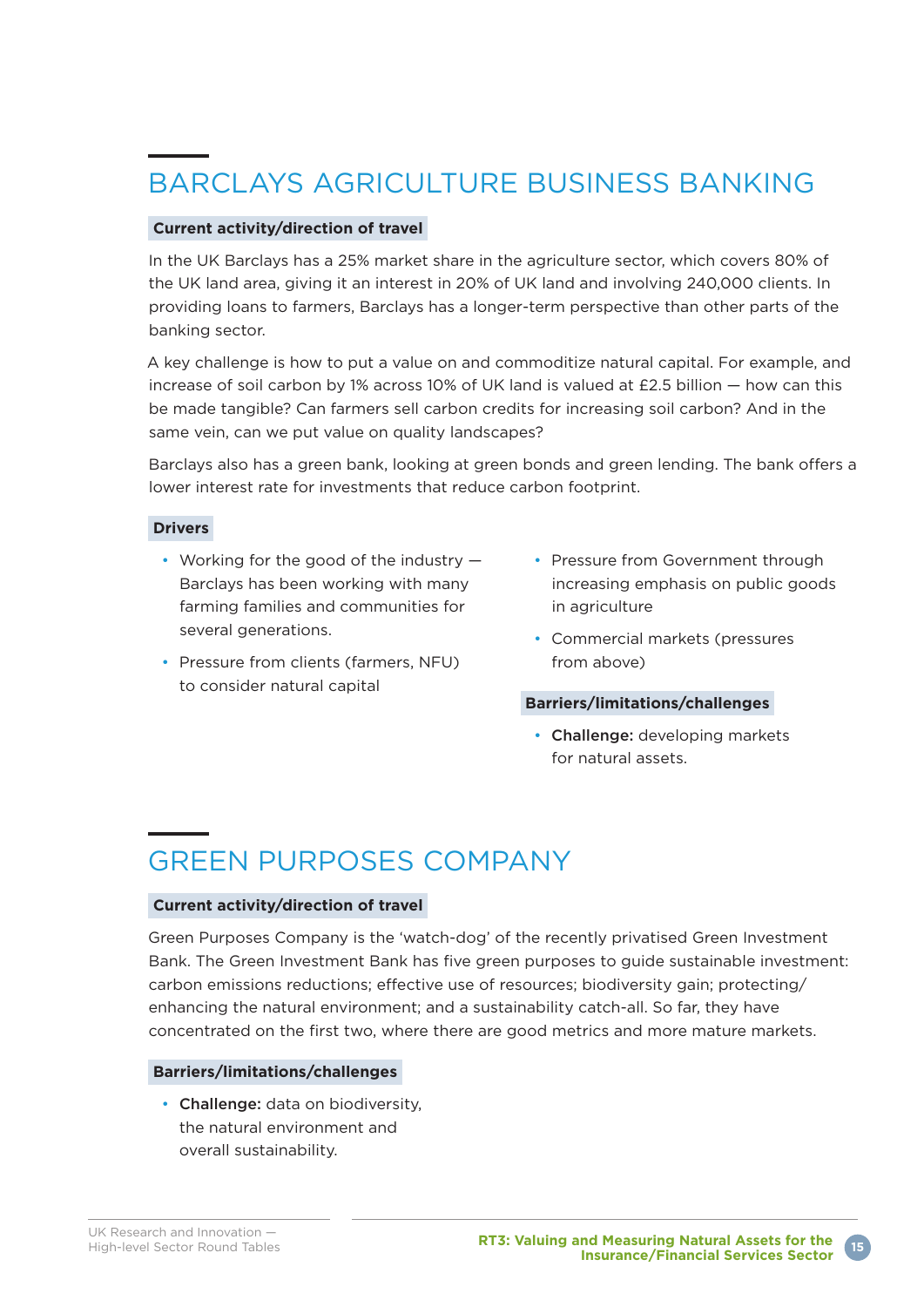### ALDERSGATE GROUP

#### **Current activity/direction of travel**

Lots of the points raised resonate with the Aldersgate group. Many organisations say they've fulfilled ESG criteria but are in fact only looking at carbon emissions as a proxy for climate change. There is a need to raise awareness and investor focus on the issues of natural capital.

#### **Drivers**

- Internationally, the next UN General Assembly has a focus on resilience, while the CBD Conference of the Parties 2020 (COP 15) may help bring the CBD closer to the UNFCCC. But are these helpful at influencing at investor and project level?
- Biodiversity metrics are mentioned as part of Defra's 25 Year Environment Plan. Are these useful and credible from an investor perspective?

#### **Barriers/limitations/challenges**

- Barrier: identifying and realising revenue streams, proving return on investment from natural capital.
- Barrier: lack of accurate, simple metrics for natural capital.

### CENTRE FOR SUSTAINABLE FINANCE, CAMBRIDGE INSTITUTE FOR SUSTAINABILITY LEADERSHIP (CISL)

#### **Current activity/direction of travel**

The Centre for Sustainable Finance draws on the work of CISL's leadership groups across the financial system, bringing together research and education programmes on sustainable finance. CISL works long term with over 50 financial institutions from across five continents. With support from academics and expert practitioners, CISL develops solutions to challenges firms cannot tackle alone and impact both policy and market practice. Across leadership groups in insurance, banking and investment, CISL has developed particular expertise in three key areas of sustainable finance: risk and resilience, positive impact, and innovation finance.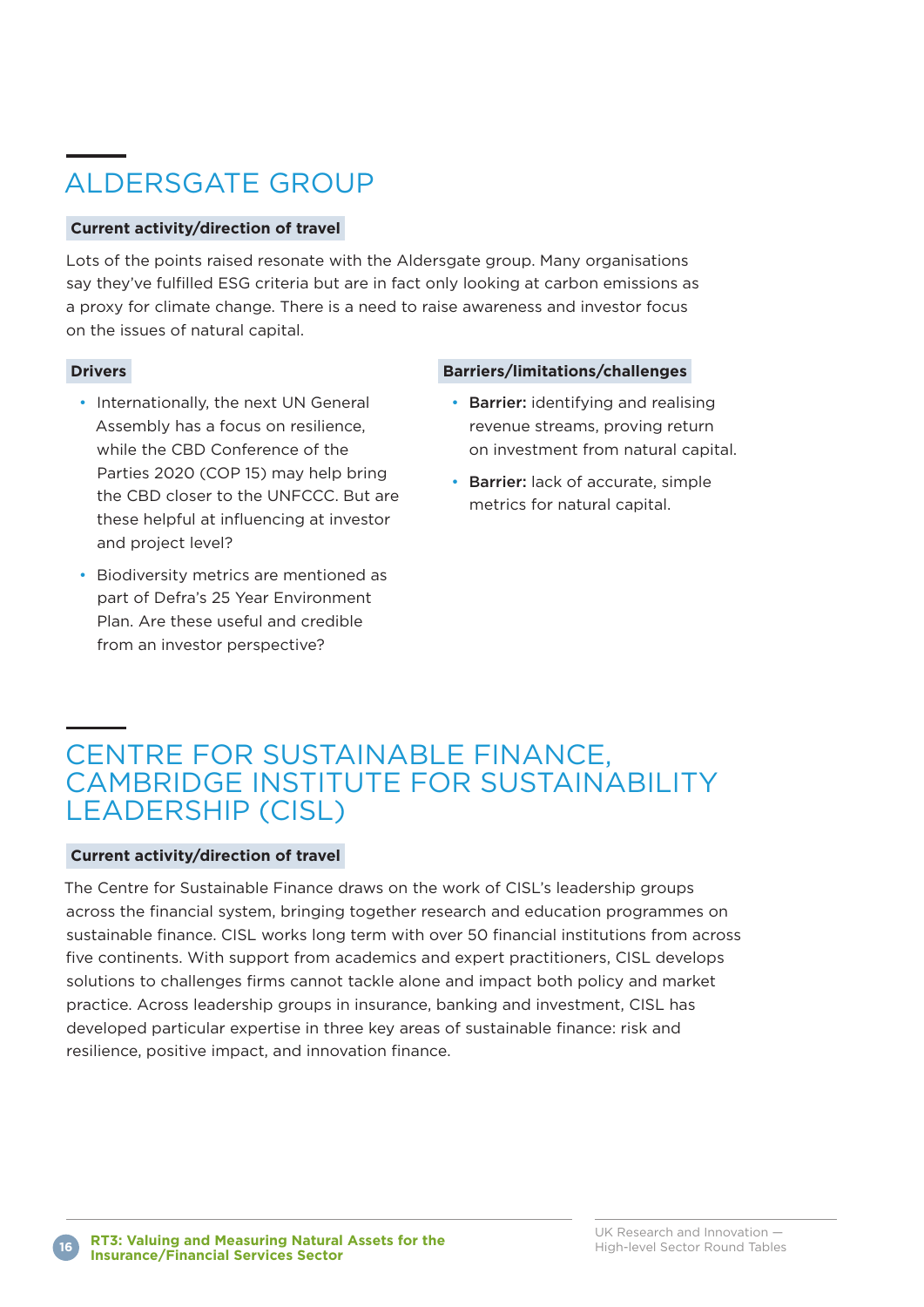The risk and resilience core area addresses embedding resilience to environmental risk in routine financing decisions. Here, CISL works with insurers, banks and investors to develop practitioner-owned methodologies that help industry address how to integrate environmental scenario analysis into their decisions and direct capital towards sustainable infrastructure. CISL advises central banks and financial regulators on appropriate actions they can take and develops research insights that deepen collective understanding of the links between environmental and social trends and financial risk. In particular, jointly launched by the Consumer Goods Forum and the Banking Environment Initiative in 2014, the **[Soft Commodities Compact](https://www.cisl.cam.ac.uk/business-action/sustainable-finance/banking-environment-initiative/programme/sustainable-agri-supply-chains/soft-commodities)** focuses upon the four food and timber commodities that have the largest impact upon deforestation and biodiversity. Since its launch a dozen major global banks have championed the Soft Commodities Compact to help achieve net zero deforestation in the four commodities of soy, palm oil, beef and PP&T (paper, pulp and timber).

The positive impact core area addresses enabling investors to achieve positive impact against the Sustainable Development Goals. Decision-makers in business, government and finance need help to understand how to measure and prioritise positive impact in the context of the natural and social systems represented by both the Sustainable Development Goals and the transition to a net zero carbon economy. They need multidisciplinary expertise that is authoritative, independent and worthy of their trust. Against this backdrop, CISL convenes industry groups to develop commercial strategies and performance metrics that help financial institutions embed business change with confidence. CISL also works with financial regulators and policymakers to ensure that planned interventions orientate the market appropriately towards enabling greater allocation to positive impact. Finally, within innovation finance, CISL harness the digital revolution and financial innovation to direct capital to sustainable business models.

Financial firms are focused on risk, return and impact. Within this framework, awareness of climate risk is increasing within the financial sector, followed by a basic level of understanding about issues such as water and air pollution. However issues such as biodiversity are more complex and currently not seen as material enough to a particular financial portfolio. How can we increase the awareness of risks of biodiversity loss and impact on the natural capital? Getting a handle on risk involves modelling and scenario analysis — e.g. the concentration of the Centre for Sustainable Finance on scenario analysis. What data are needed to assess risk related to biodiversity and natural capital? What impact frames should be used — perhaps building on the **[Cambridge Impact Framework](https://www.cisl.cam.ac.uk/resources/sustainable-finance-publications/in-search-impact-measuring-full-value-capital-update)**?

There is a change in the distribution of wealth and in investor perceptions, driven in part by younger investors looking for environmental and/or social impact as well as financial return as well by incoming regulatory focus on impact. However there is still a lack of understanding of the difference between declared focus on impact and actual investment choices. In this area, CISL are currently conducting a virtual investment experiment analysis actual investment choices.

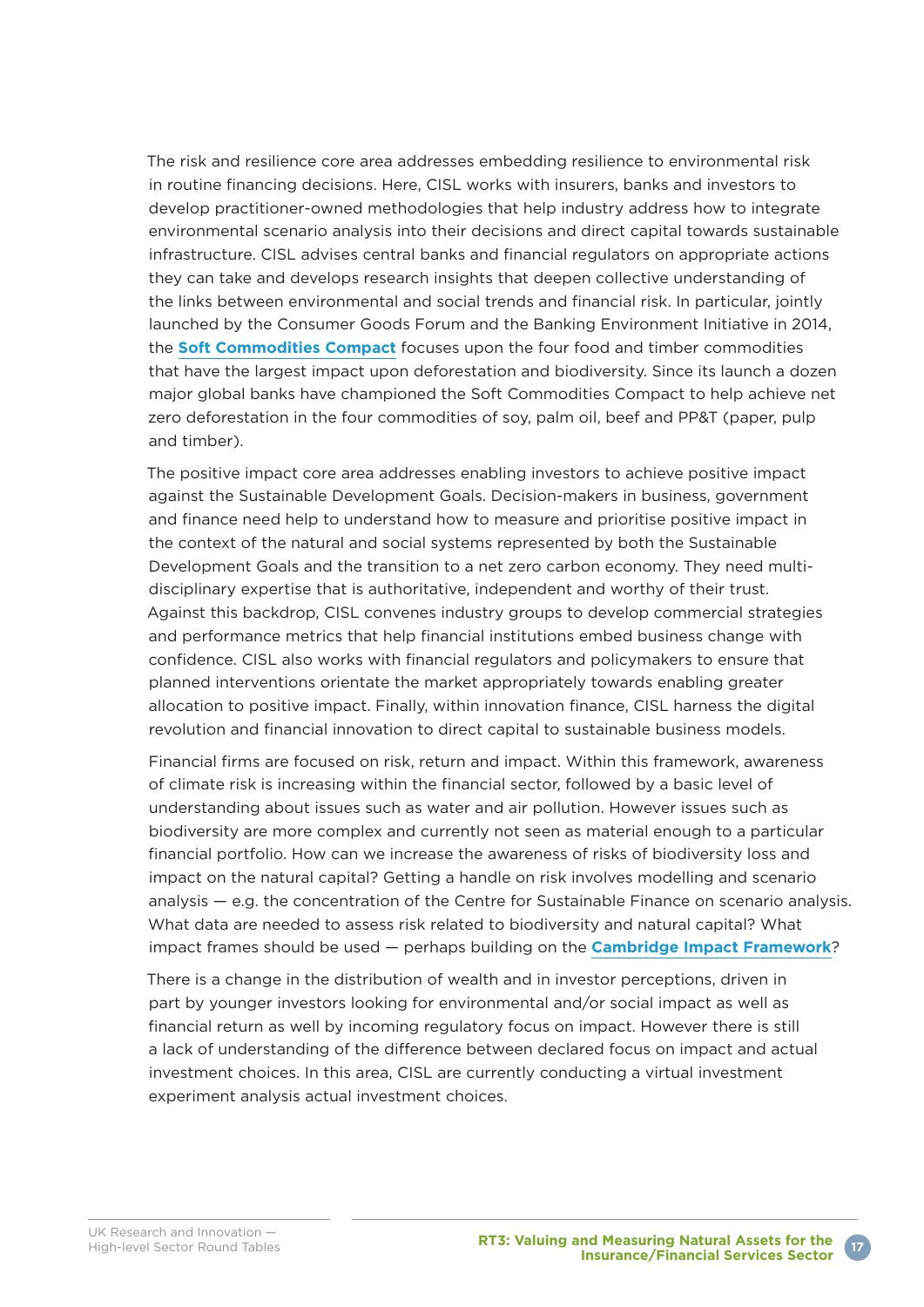UKRI requires researchers to address impact in 'Pathways to Impact' statements in proposals — but these are typically evaluated by academics. Knowledge Transfer Partnerships embed academics in business to help transfer knowledge from academia to business. But there is a gap in R&I funding instruments for co-creation of research by business and academia. This may in some cases be less about new knowledge and more about collaboration in martialing and translating existing knowledge. This might address some of the barriers around demonstrating materiality of biodiversity and natural capital, and around data. The data needed by financial institutions is typically one step on from the data that NERC can provide.

#### **Barriers/limitations/challenges**

- Limited awareness of the financial sector of environmental issues wider than climate.
- Barrier: limited UKRI funding available for co-creation of research by business and academia to address issues of risk, impact, materiality, data.

#### **Reports/tools used**

There are a number of research projects that CISL is pursuing in the area of valuing and measuring natural assets for the insurance and financial sector. Supporting progress against SDGs has become one of the main objectives of the sustainable finance industry. However, measurement of this progress at fund level from both institutional and retail investors is still only developing. Although many challenges remain to be solved, the Investment Leaders Group, convened by the University of Cambridge Institute for Sustainability Leadership (CISL) has designed the **[Cambridge Impact Framework](https://www.cisl.cam.ac.uk/resources/sustainable-finance-publications/in-search-impact-measuring-full-value-capital-update)** a set of six open-source metrics, which investors can use as proxies for their progress towards the SDGs.

In February Centre for Sustainable Finance launched two practitioner toolkits for understanding physical and transition source of risk. **[Physical risk](https://www.cisl.cam.ac.uk/resources/sustainable-finance-publications/physical-risk-framework-understanding-the-impact-of-climate-change-on-real-estate-lending-and-investment-portfolios) [framework: Managing the physical risks](https://www.cisl.cam.ac.uk/resources/sustainable-finance-publications/physical-risk-framework-understanding-the-impact-of-climate-change-on-real-estate-lending-and-investment-portfolios) [of climate change](https://www.cisl.cam.ac.uk/resources/sustainable-finance-publications/physical-risk-framework-understanding-the-impact-of-climate-change-on-real-estate-lending-and-investment-portfolios)** offers a practical guide for investors and lenders based on natural catastrophe models to help them understand changing physical risks and the impacts on their portfolios. The second report entitled **[Transition risk](https://www.cisl.cam.ac.uk/resources/sustainable-finance-publications/transistion-risk-framework-managing-the-impacts-of-the-low-carbon-transition-on-infrastructure-investments)  [framework: Building capacity to manage](https://www.cisl.cam.ac.uk/resources/sustainable-finance-publications/transistion-risk-framework-managing-the-impacts-of-the-low-carbon-transition-on-infrastructure-investments) [the impacts of the low carbon transition](https://www.cisl.cam.ac.uk/resources/sustainable-finance-publications/transistion-risk-framework-managing-the-impacts-of-the-low-carbon-transition-on-infrastructure-investments) [on infrastructure investments](https://www.cisl.cam.ac.uk/resources/sustainable-finance-publications/transistion-risk-framework-managing-the-impacts-of-the-low-carbon-transition-on-infrastructure-investments)** explores how to quantify policy changes, reputational impacts, and shifts in market preferences, norms and technology as areas of possible risk and opportunity for investors.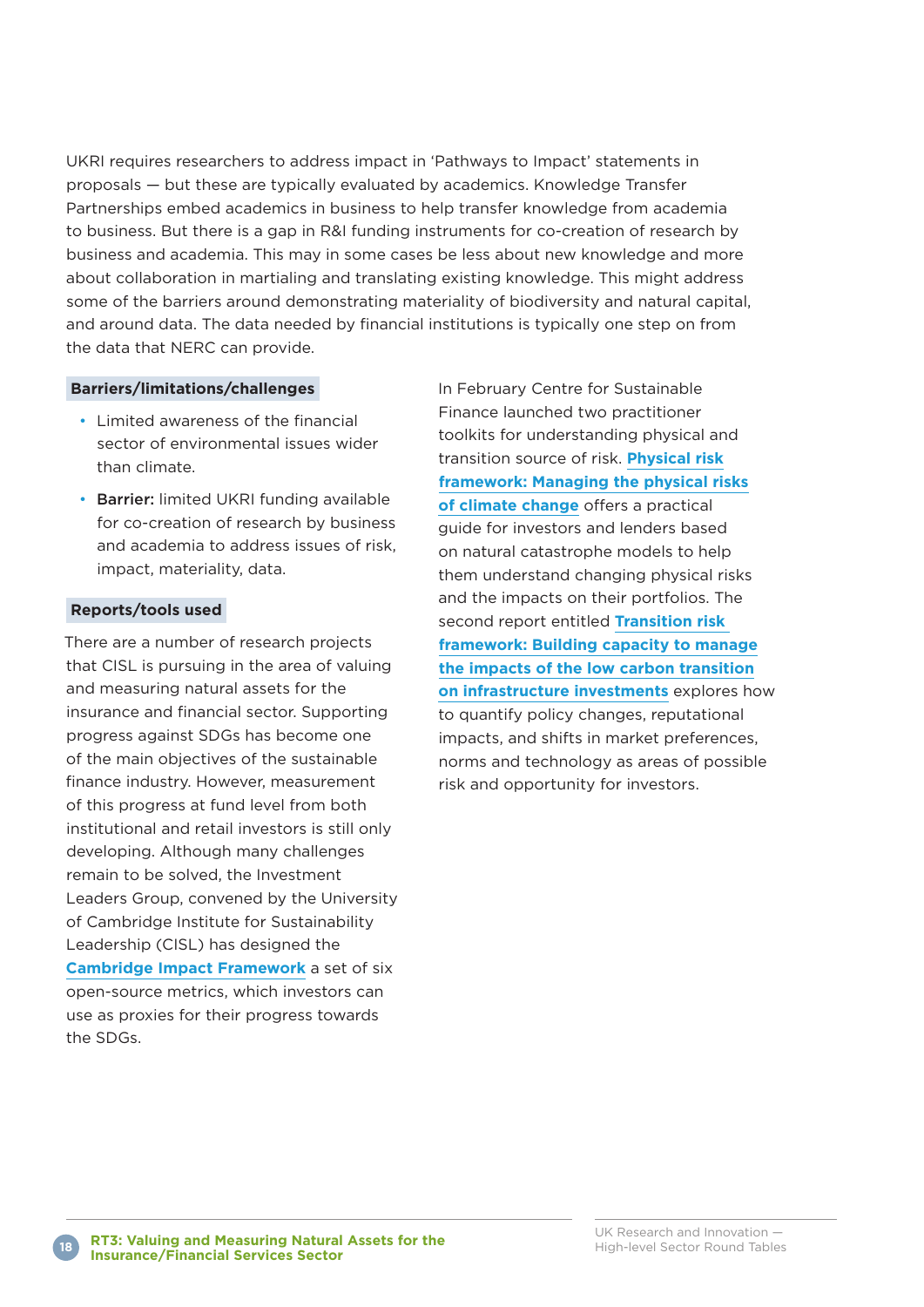### S&P TRUCOST

#### **Current activity/direction of travel**

S&P Trucost provides ESG data, tools and analytics. Trucost is active in the natural capital space, having produced **[the first environmental profit and loss account \(EP&L\) for Puma](https://www.trucost.com/publication/puma-environmental-profit-loss-account/)** and led development of the **[Finance Sector Supplement](https://naturalcapitalcoalition.org/finance/)** to the Natural Capital Protocol (NCP). Trucost are now focusing on supporting decision-making around Environmental, Social and Governance (ESG) issues by making these more tangible, for example putting together datasets around carbon and water for valuation of investments. There is rising demand for ESG data that is forward-looking. For example, Trucost have developed a carbon pricing risk dataset describing how investment portfolios may be at risk from carbon price increases in the future.

#### **Drivers**

- Financial reporting and ESG decision-making requirements.
- Rising demand for ESG data that is forward-looking.

#### **Barriers/limitations/challenges**

- Challenge: moving from physical measures of natural assets to monetizing values of these assets to measuring impact on a company.
- Limitation: timeliness of data, out-of-date data.
- Challenge: the geo-specific nature of risks relating to biodiversity and natural capital — and how geo-specific risks aggregate up from corporate assets to an investment portfolio (working directly with corporates makes this easier).
- Barrier: vocabulary relating to biodiversity and natural capital — we need a lexicon that is meaningful for business and can be embedded in existing decision-making processes.

#### **Reports/tools used**

• NCP Finance Sector Supplement.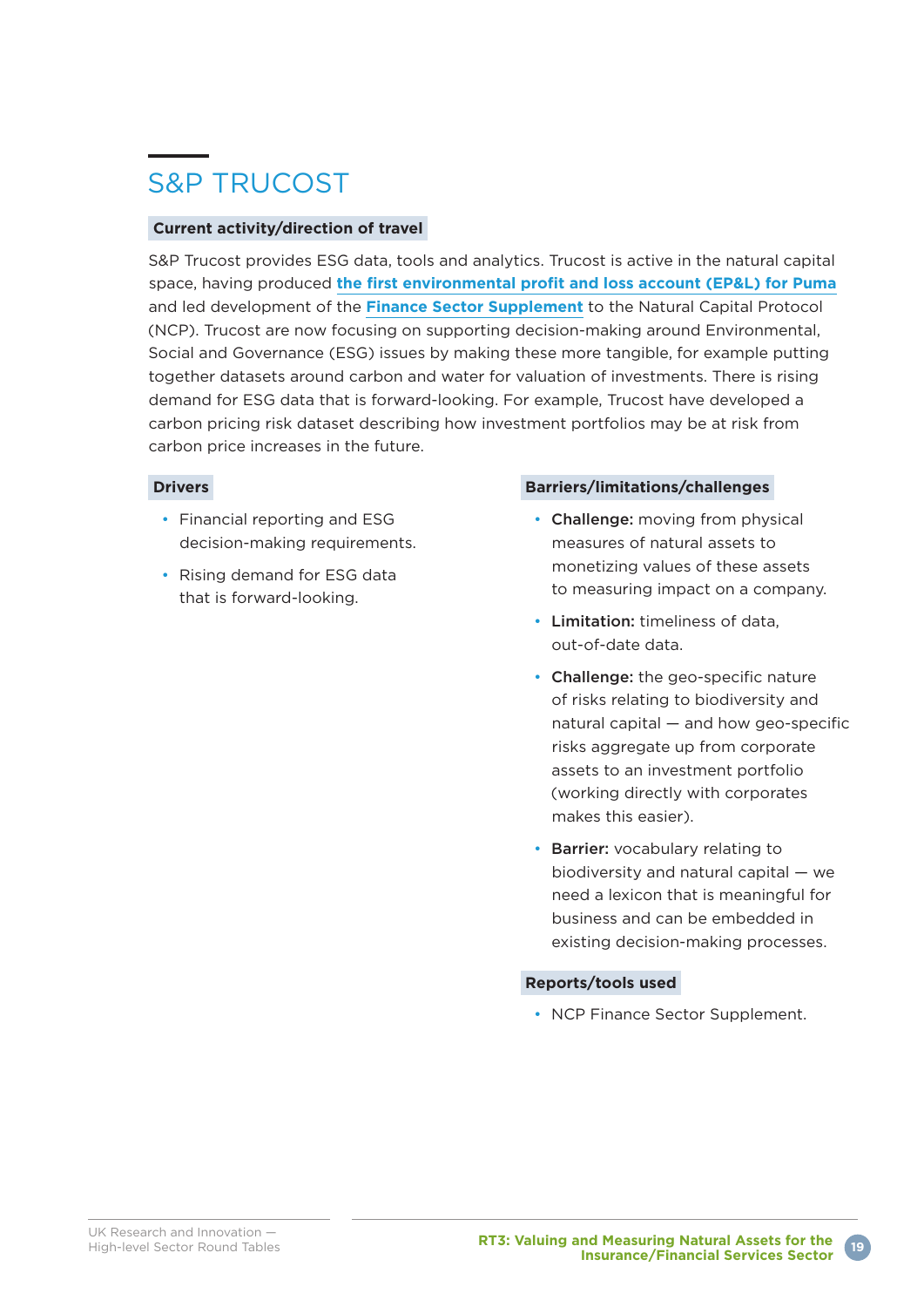### UN PRINCIPLES FOR RESPONSIBLE INVESTMENT (UNPRI)

#### **Current activity/direction of travel**

UNPRI has 2000 global investor signatories (asset owners, investment managers) and work in many different markets, with different needs. UNPRI provides a platform to encourage collaboration between members and also works with an academic network.

UNPRI agree that materiality and lack of data are key barriers. The required granularity of data differs for different audiences — e.g. portfolio managers, ESG managers — and for investment decisions at different levels, from the individual asset (e.g. a mine), to corporate (e.g. the mining company) to investment portfolio.

Impact investors typically looking at specific commodities (e.g. palm oil, cotton) or specific environmental issues (e.g. deforestation, water) rather than biodiversity, ecosystem services or natural capital, for which the data needs are more complex. Data is sparse even for a single ecosystem service such as pollination. UNPRI relies on publicly disclosed information, rather than data/analytics supplied by **[MSCI](https://www.msci.com/)** or **[Sustainalytics](https://www.sustainalytics.com)**, etc.

UNPRI is interested in identifying 'stranded assets', not only in relation to carbon but also in relation to water and land use, e.g. are there high-water-use companies operating in regions which will become increasingly water stressed? UNPRI is also seeking to move beyond addressing C emissions in investment (climate change mitigation) to linking the issues of water, deforestation, biodiversity, etc. with a view to addressing climate change adaptation in investment.

#### **Barriers/limitations/challenges**

- Challenge: demonstrating materiality of biodiversity and natural capital in investment.
- Challenge: addressing environmental issues holistically in investment (climate, water, land use, biodiversity)
- Challenge: lack of suitable data at the right levels of granularity.

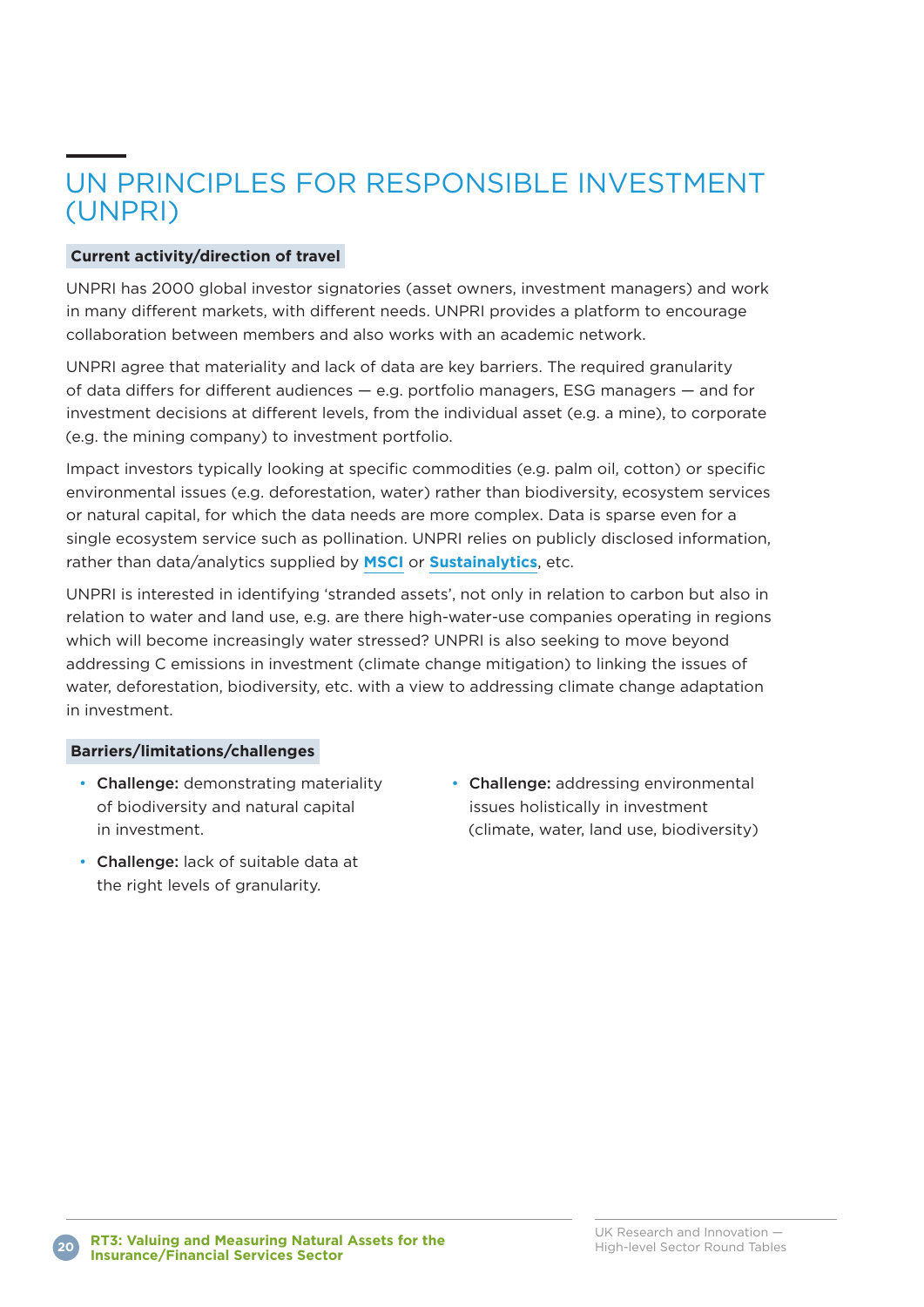## VIVID ECONOMICS

#### **Current activity/direction of travel**

Investment requires revenue sources, and Government can help to create these, by framing new markets for environmental public goods. Research and innovation can play a key role in this  $-$  as has been done for climate and air quality  $-$  by providing independent data on state and trends and on impacts on people (e.g. on health and wellbeing), helping to focus government attention, drive action and guide policy.

For example, the Great Barrier Reef is subject to massive impacts from agricultural run-off. Research can help understand and model these impacts. With vehicle emissions, academia helped to establish what is technically possible and what might be the cost. Independent academic research and data is essential to bring balance to the often-polarized positions of industry and NGOs. Research can also play a greater role in demonstrating the effectiveness of interventions, e.g. it has only recently been shown that natural flood management interventions are effective.

Good quality training is also important so that PhD students develop hard numerical and technical skills. There are however some areas where academia has less to offer. Academia is not great at thinking about business models or what firms should be investing in, so leave that to the experts. There will be disruptive change in a number of sectors, but academics don't typically have enough commercial experience to help much here either.

#### **Drivers**

- Government policy to create new markets for environmental public goods.
- Independent knowledge and data on state, trends, impacts.

#### **Barriers/limitations/challenges**

• Limitation: limited training in hard, technical and numerical skills in doctoral training programmes.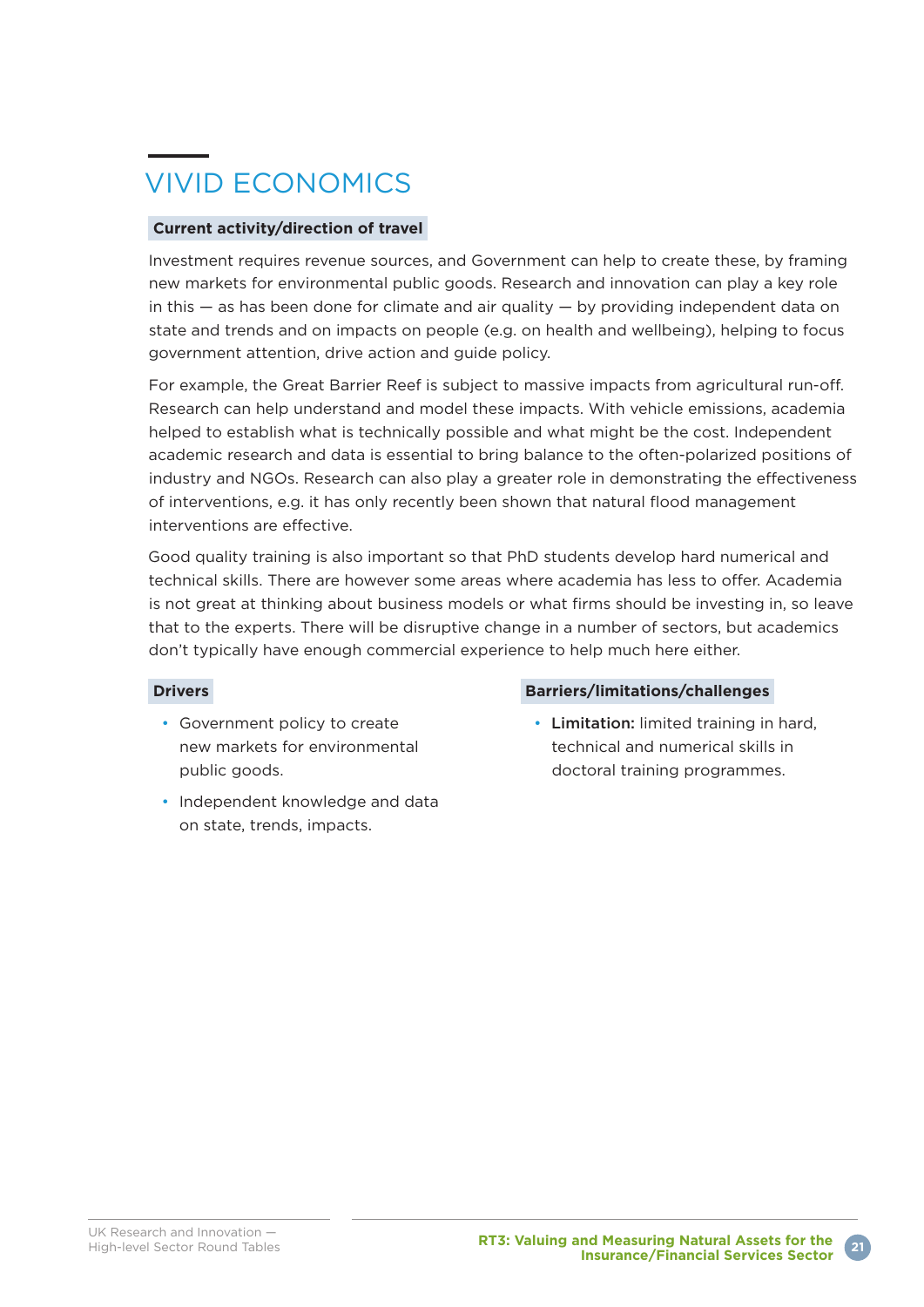## SURREY WILDLIFE TRUST (SWT)

#### **Current activity/direction of travel**

SWT with the Surrey Nature Partnership has developed a 25-year **[Natural Capital](https://surreynaturepartnership.files.wordpress.com/2018/03/natural-capital-investment-plan-for-surrey.pdf)  [Investment Plan for Surrey](https://surreynaturepartnership.files.wordpress.com/2018/03/natural-capital-investment-plan-for-surrey.pdf)** detailing investments that can be made to deliver optimal land-use for natural capital. The Partnership is now developing a pipeline of investable projects using the **[CPIC](http://cpicfinance.com/)** blueprint. They are also working across Surrey, Sussex and Kent with Local Enterprise Partnerships (LEPs) to integrate natural capital investments in local Industrial Strategies.

Numerous interfaces, skills and knowledge requirements across the project pipeline (from initial concept to bankable project) are not currently met and further work is needed to address these. Scale is important for investors, but this has to be developed from the local context. Within the financial sector there is a skills shortage in knowing what investment can deliver in terms of practical interventions.

#### **Drivers**

#### **Reports/tools used**

• Local Nature Partnerships, Local Enterprise Partnerships.

#### **Barriers/limitations/challenges**

- Challenges: development of skills, knowledge and interfaces across the project pipeline from proponents to investors.
- Challenge: data issues including data quality, allocation of responsibilities for monitoring, data interpretation.

• Natural Capital Investment Plan for Surrey.

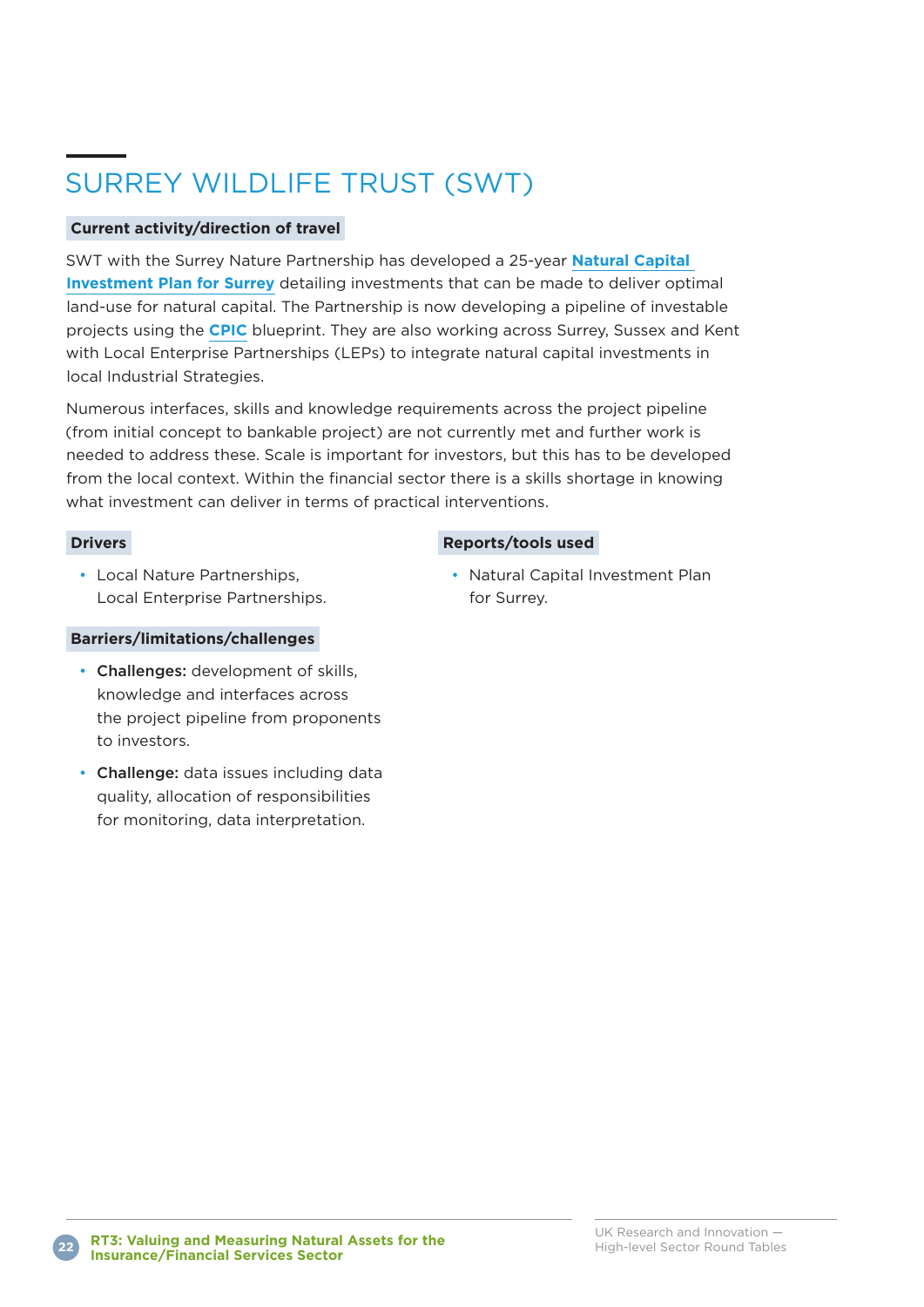## **3. Knowledge gaps/R&I needs**

The Round Table addressed the questions:

- *What knowledge/tools/data do you already have, what are the gaps, how might these be filled?*
- *What should R&I investment focus on, to be of most use to the sector?*
- *How might R&I investment most usefully be structured for business, policy-makers and civil society to engage?*

Discussion centred on the following issues. In the following, the term 'natural assets' incorporates the notions of natural capital stocks, the ecosystem services that flow from these stocks, and biodiversity (which, as an element of natural capital, underpins ecosystem function and the flow of ecosystem services).

### *New knowledge*

- **Conduct foresight work on natural assets and materiality.** Fund managers and banks want to know about emerging trends and issues – where are the emerging risks, what will be the next 'tripwire' (equivalent to 'dieselgate') in terms of natural assets? UK pension funds are required to consider what is 'financially material'. Academia can play a role in identifying where the biggest risks may be, and helping to assess to what extent these may be financially material.
- **Better link risk assessment with impact assessment.** The insurance industry is experienced in considering hazard, exposure and vulnerability in assessing the likely frequency and severity of financial loss for underwriting purposes. How can this knowledge and expertise be translated

to assessment of impacts relating to the investment side of the industry – for example, taking in to account impacts on coral reef diversity and dynamics when considering investment in fisheries?

- **Explore the intersection between physical risk and transition risk.** Insurers and investors face increasing risk from degradation of natural assets, yet transition to more sustainable finance carries its own risks for insurers and investors. How do these two areas of risk intersect and how can transition risk be mitigated to accelerate the transition and thereby reduce physical risk?
- **Identify stranded assets related to natural capital.** Building on UKPRI work, are there stranded assets related to natural capital and if so where and what are these stranded assets?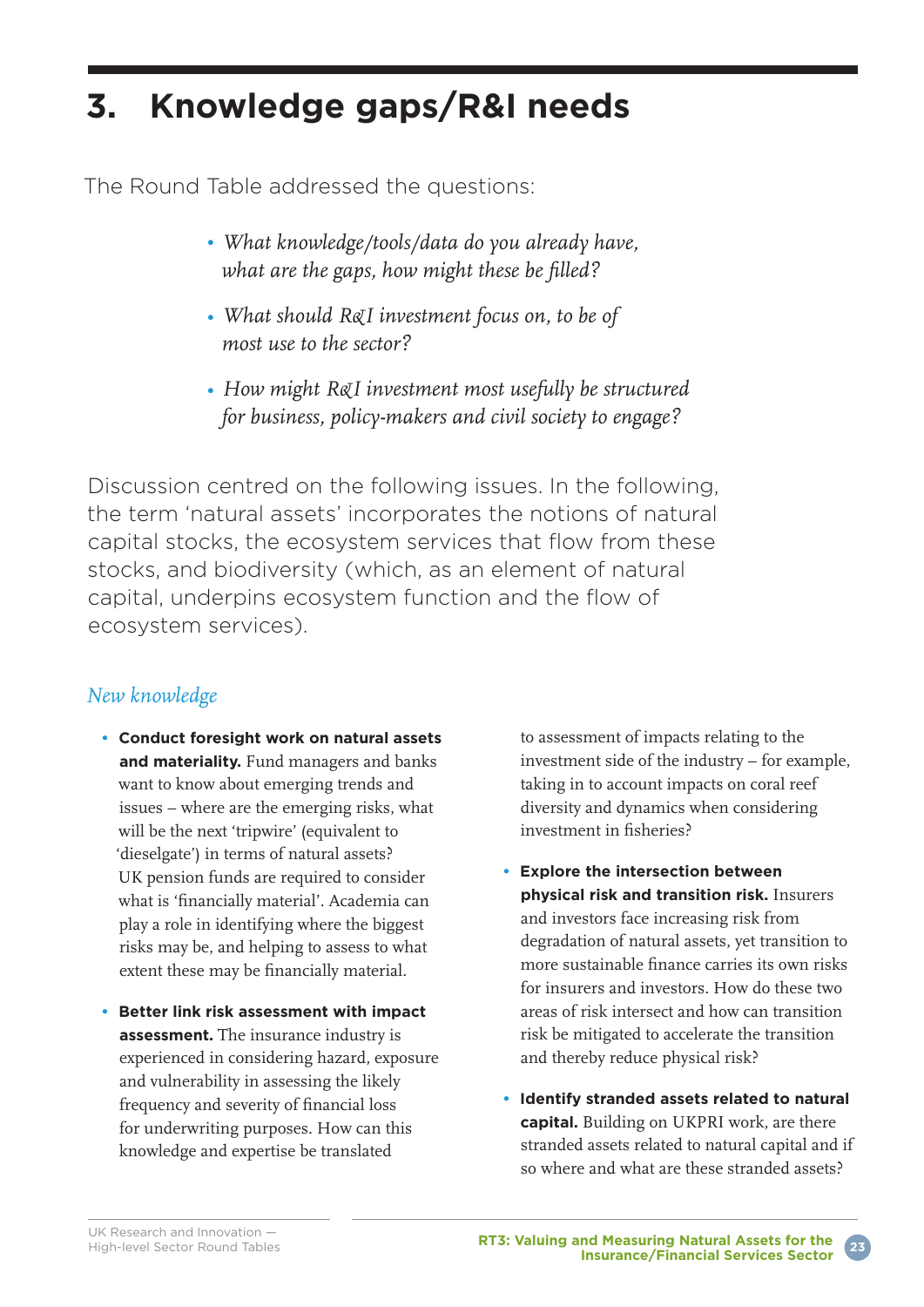**• Develop a more conducive regulatory framework.** What regulatory and policy change is needed to create and scale markets that internalise public goods deriving from natural assets, generate return on investment in natural assets, and thereby drive due consideration of natural assets in insurance and investment decisions? This includes consideration of regulatory requirements for corporate reporting on natural assets (equivalent to the work of the TCFD).

#### *Data*

- **Assess what data on natural assets is ideally required to underpin insurance and investment decisions that protect and restore natural assets, to what extent this can be met by existing monitoring and datasets and to what extent new monitoring and datasets are required.** What data are the new generation of impact investors looking for in terms of impact assessment? How much uncertainty can insurers and investors work with in relation to natural assets (given that it is unrealistic to expect ideal, fully standardised datasets)? Note that investors don't always know what they want in terms of data, so this is likely to be an iterative process.
- **Develop data across spatial scales, from local to regional to national to global.** National datasets are often not of good enough quality and data is required at other scales (field parcel scale, asset level, corporate level, investment portfolio level, global level). What granularity of data is required at each scale, and how can data be aggregated at larger spatial scales?
- **Enhance transparency on data quality.** Good quality data is vital for assessments, accounting and modelling in support of financial decision-making. Investors don't want to take the blame for poor data. This requires assessment of the quality of key datasets – what level of confidence can be attached to each dataset? Academia can play a key role in validating data. This includes datasets used by the intermediaries that work with investors – how reliable are these datasets to underpin investment decisions?
- **Enhance investment in long-term monitoring of natural assets to provide datasets to inform insurance/investment.** Long-term datasets are of high value for the insurance/financial services sector. Most long-term monitoring in the UK is compliance driven but this may not deliver the right kinds of data or in the right form. There is a need to assess what long-term monitoring is required and in what form the data is required, from the point of view of insuring and investing in natural assets, rather than the compliance point of view.
- **Assess the role that can be played by earth observation in supplying relevant data and data products.** Latest satellite imagery technology is delivering highresolution images across a range of spectra at frequent intervals across the UK and worldwide. This imagery can be interpreted to deliver a wide range of products relating to the extent and condition of natural assets. This involves development of algorithms that can deliver relevant near-real-time data on natural assets at relevant spatial scales.
- **Develop a global map of the geo-location of the real economy – of financial assets and companies** – allowing analysis of supply chains and the natural assets they rely on.

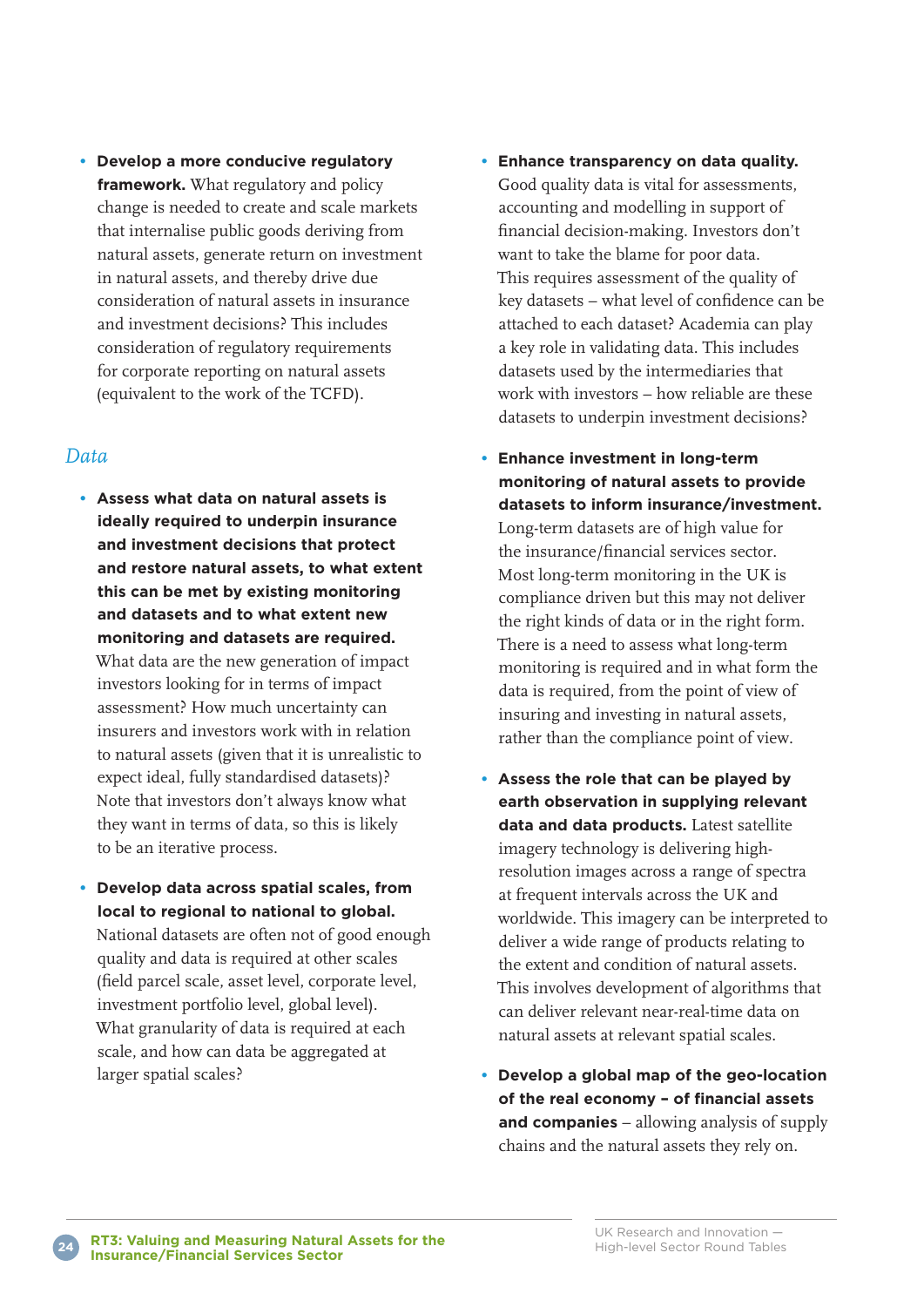- **Re-purpose relevant data to inform financial decision-making** – e.g. data gathered for scientific research, or for compliance purposes such as reporting to the Water Framework Directive, can be re-interpreted and re-purposed to inform financial decisions. Academics tend to be cautious, stressing what their data does not include/support rather than what it might be useful for – they should be encouraged to focus on the potential applications of their data (bearing in mind that insurers/investors are used to working with uncertainty).
- **Bring to bear quality data from NGOs and volunteer networks.** There are many NGOs (e.g. Wildlife Trusts), local Biological Record Centres, and volunteer networks (e.g. doing bird, butterfly surveys) that collect high quality data. National recognition of these skills and knowledge is lacking. How can we link these better into academic institutions and make use of this data for the sector?
- **Clarify the roles of the various players in gathering, interpretation and use of data on natural assets.** There are many bodies gathering and interpreting data of relevance (Office for National Statistics, JNCC, CEH, etc.) – what roles should be played by the statutory bodies, by academia, by intermediaries, and by the financial institutions themselves in gathering, interpreting and applying datasets that are of use for insurers and investors? The sector generally requires highly interpreted data that is developed well beyond that arising from academic research – intermediaries (e.g. Trucost) play a key role in this respect.

**• Enhance data** accessibility, e.g. along the lines of the **[Integrated Biodiversity](https://www.unep-wcmc.org/resources-and-data/ibat) [Assessment \(IBAT\) tool](https://www.unep-wcmc.org/resources-and-data/ibat)**, allowing insurers/financial services sector and their intermediaries to look up relevant data, in relevant formats, quickly and easily.

### *Models, frameworks, tools, metrics*

- **Provide steer through the plethora of tools and metric emerging in relation to natural capital assessment and accounting.**  A plurality of tools and metrics can be both good and bad. There is a need to work through this and help investors select the right tools and metrics for each purpose. Although it is probably unrealistic to expect convergence towards a single all-purpose tool and single all-purpose metric, we should identify the features that good tools and metrics should have and have a toolbox of validated tools and metrics from which to select. Guidance is needed on how to account for context when applying metrics.
- **Develop new tools, including algorithms and statistical techniques to interpret key datasets in support of financial decisions.** Large financial players are happy to design their own tools but smaller players do not have the capacity to do this.

### *New technologies*

- **Satellite imagery.** What further technological development in satellite imagery may be required to improve data on natural assets for insurance and investment purposes?
- **Low-cost sensors** for monitoring of natural assets.

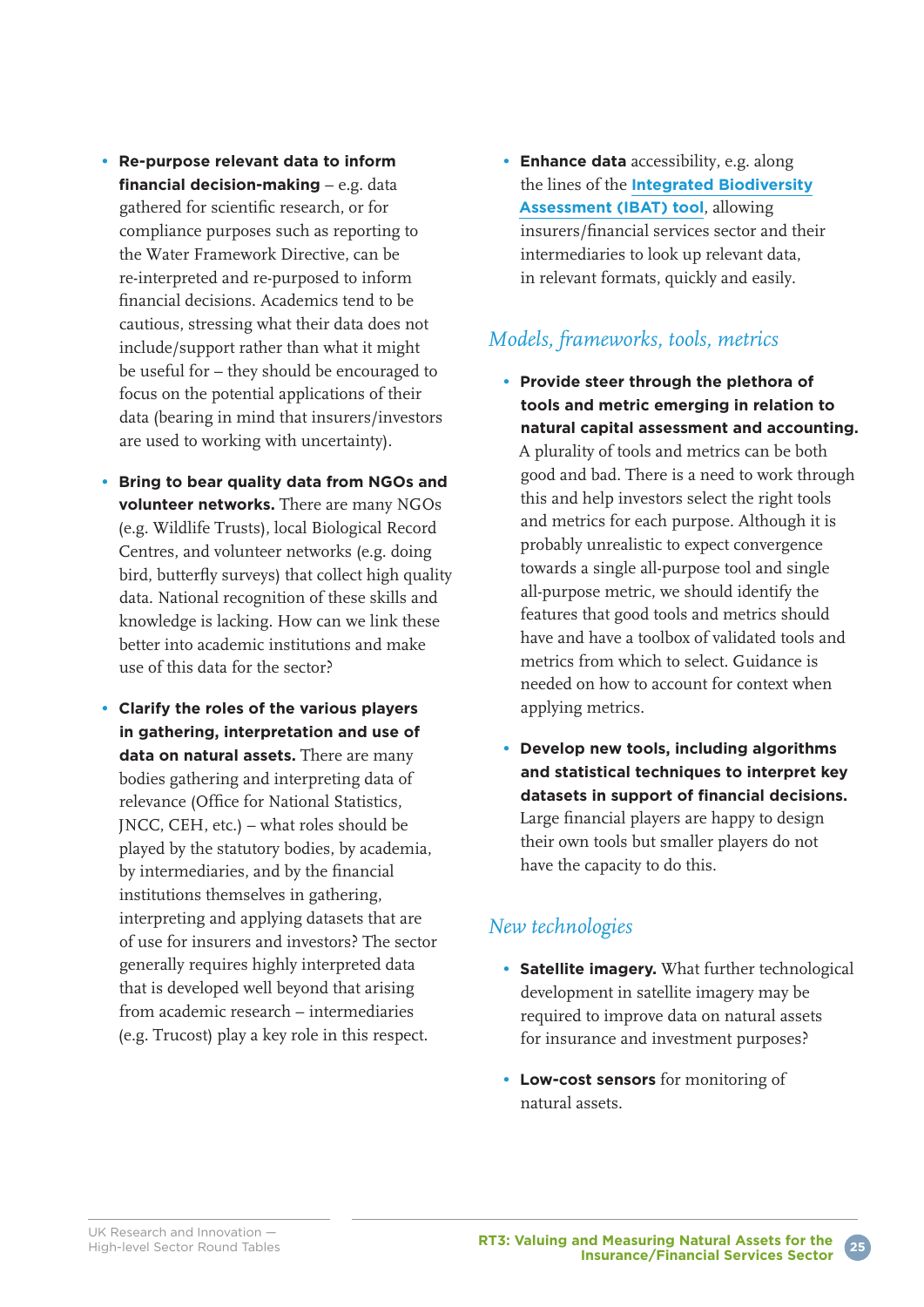### *Enhancing collaboration, knowledge exchange, training*

- **Develop a road map for research and innovation in support of accelerating uptake by the insurance/financial services sector** – including consideration of the key players (academia, private sector, public sector, third sector) and their respective roles. Who should UKRI/NERC work with to effect change?
- **Increase UKRI investment in co-creation of R&I on natural assets, involving collaboration between academia and the insurance/financial services sector** – to enhance the impact of this R&I investment.
- **Facilitate knowledge exchange across the insurance/financial services sector** and with academia on how they are addressing natural assets – possibly involving periodic round-tables.
- **Require all relevant research projects to produce a one page bullet summary of each relevant research report,** reviewed by a financial person to ensure this is accessible to the insurance/financial services sector.
- **Broker interaction across academia, project proponents and investors.** With a view to delivering the required knowledge, data, models and tools, accelerating uptake of natural capital thinking by the insurance/ financial services sector and strengthening the pipeline of investable projects and innovations.
- **Develop a lexicon for communicating on natural assets** that is meaningful for the insurance/financial services sector and can be embedded in existing decision-making processes.
- **Develop PhD programmes** that provide the relevant skills for academics to engage effectively with the insurance/financial services sector on natural assets.

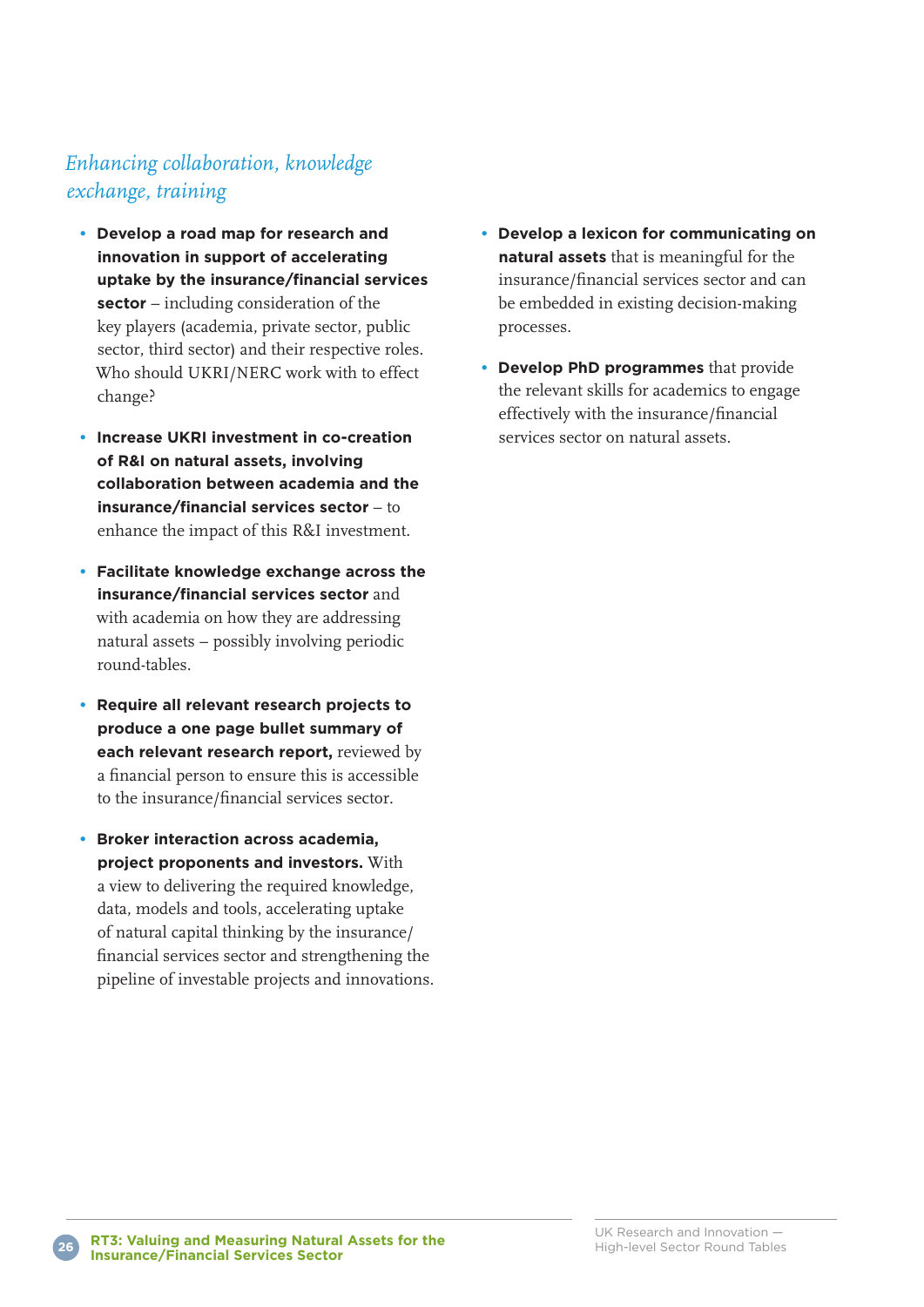## **4. Next steps**

This Round Table has revealed the range of activity going on across the insurance/financial services sector of relevance to the measurement and valuation of natural assets, and identified a wide range of research and innovation needs in this regard.

This was the third in a series of Round Tables: RTı (June 20ı8) addressed the infrastructure sector and RT2 (Nov 20ı8) addressed the land management sector. We anticipate that there will be a good deal of common ground in terms of research and innovation needs across these three sectors.

The findings from all three Round Tables will be analysed with a view to identifying this common ground (as well as differences), and where there may be greatest opportunity for academia to contribute to business (and policy) in the realm of measuring and valuing nature. This analysis will be shared in due course with participants of all three Round Tables to obtain feedback and will subsequently be published in an options and analysis paper in 20ı9.

A longer-term view is towards the co-creation, with business and policy-makers, of a future research and innovation agenda related to measuring and valuing natural assets. This would involve further activity, such as a possible cross sector workshop bringing together the sectors involved in Round Tables ı, 2 and 3.